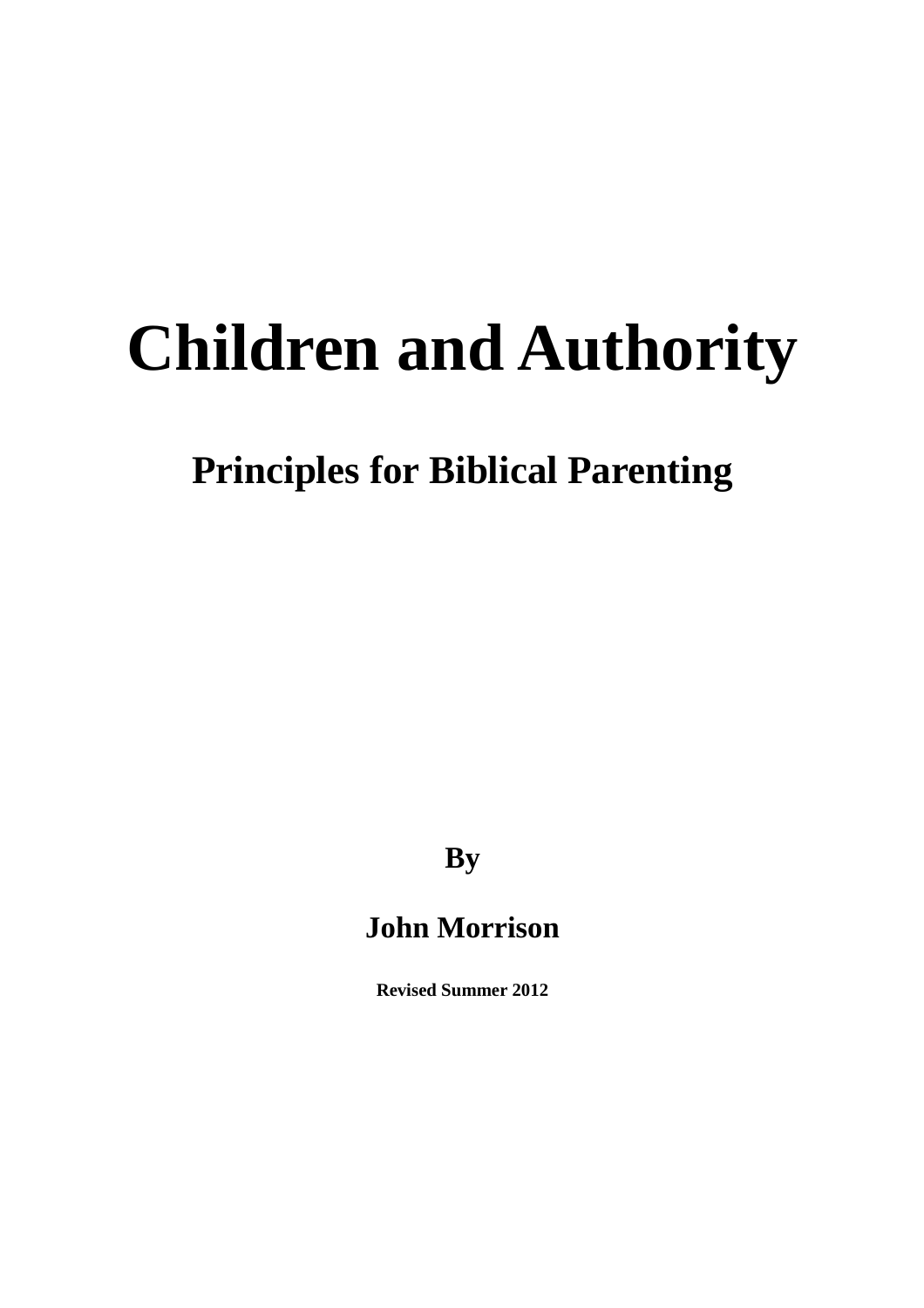*While it is essential to acknowledge that only the Holy Spirit is able to convict and convert a child's heart to a saving faith in Christ, the parent must understand that he or she usually has more to do with forming the child's attitudes toward God and His authority than any other, single influence.* 

*The parent who truly loves his child will make every effort to ensure that he or she learns God's principles for parenting and consistently and carefully applies them for the sake of the child's eternal well being.* 

The Author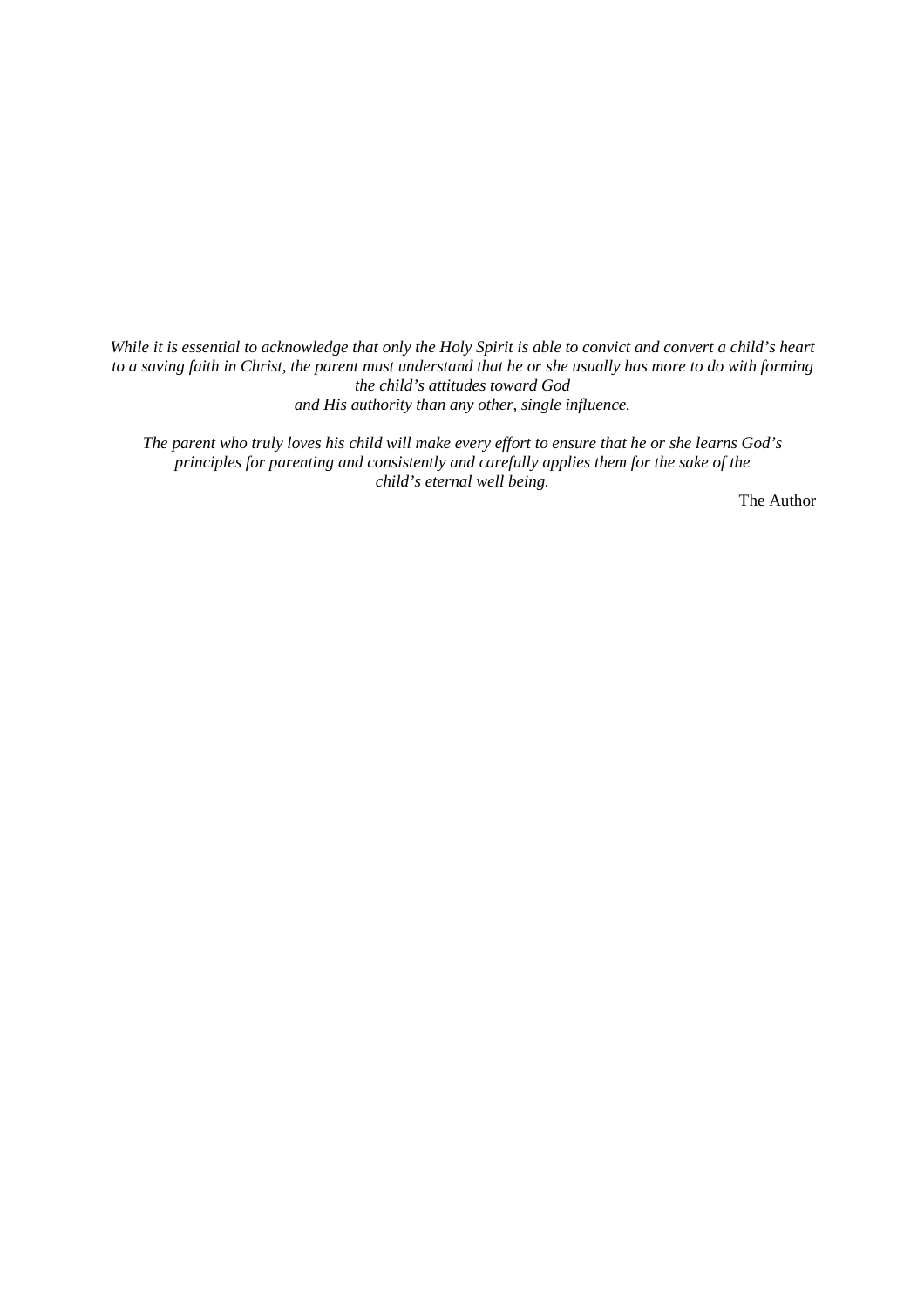#### **INTRODUCTION**

We live in a time of significant social upheaval as a result of our culture's base of traditional values being replaced by the politically correct notion that there is no absolute standard of truth. Nowhere do we see evidence of this any more than in our youth. They are one of the most troubled generations in our national history, with their Nihilistic value system leaving them drifting in a sense of purposelessness. For many, their greatest goal in life is to live for immediate gratification without any purposeful sense of vision or direction.

Sadly, we see little difference between the values of the general culture and those of a significant percentage of our Christian youth. One would think that the traditional values of the church would make more of a difference. But somewhere there has been a disconnect: many Christian parents and a large segment of church leadership have somewhere missed the boat when it comes to successfully imparting traditional faith and values to the next generation. Even as early as the mid-twentieth century, theologian and philosopher Frances Schaeffer observed that the children of evangelicals were ill prepared to stand on their own in the face of the growing pressures of secular culture.

There are certainly any number of factors that explain the failure of the evangelical community regarding its children. In this booklet, I would like to consider what I believe to be one of these primary factors — the lack of decisive, authoritative leadership that should be provided by parents. Where once parents were unapologetically and boldly authoritative, providing crucial leadership for their children, now they seem intimidated by the politically correct mindset that parents should somehow treat children as miniature adults. Parents are afraid that they will alienate their children if they are heavy handed or stifle their creativity if they are too rigid. And while an authoritative mindset can certainly be oppressive and counter-productive (authoritarianism), perhaps we have thrown the baby out with the bathwater in buying in to many of the prevailing, permissive parenting theories popular in our contemporary culture.

If our children were mature enough to penetrate through the fog of their own culturally influenced mindset of "being liberated" and could articulate their frustrations, they might ask, "Where are the adults who are willing to courageously step forward and take charge, showing us the way as bold and decisive role models?" Or as author Wendy Shalit observes, our children, rather than wanting more freedom, are actually "dying for someone to kiss us goodnight, to care enough to tell us what the right thing to do is." In other words, "Is there anyone in charge who can show the way?"

This booklet is certainly not intended to address the full spectrum of parenting issues. There are many aspects to successful parenting which have been quite thoroughly addressed by numerous authors. Rather, I would like to address as simply and clearly as possible what I consider to be a fundamental of parenting often not addressed by other authors: *teaching responsibility and self-control to our children through lovingly but firmly administered external rules and standards.* We have been sold a bill of goods by our culture that such a traditional approach stifles the child's creativity and hinders his development as a healthy individual. But one must ask: are the children of today more liberated, self-fulfilled, welladjusted and secure than the children who were products of traditional homes from previous generations where parents were "authoritative?" One does not have to be a social scientist to see that something is sadly lacking in modern parenting techniques compared to the fruit borne in previous generations.

It should not take the reader long to read through this simple presentation. I will address primarily the one issue of why the simple but vital authority role of the parent is essential to developing not only a healthy child, but one who is prepared to enter into a fruitful relationship with God and with society.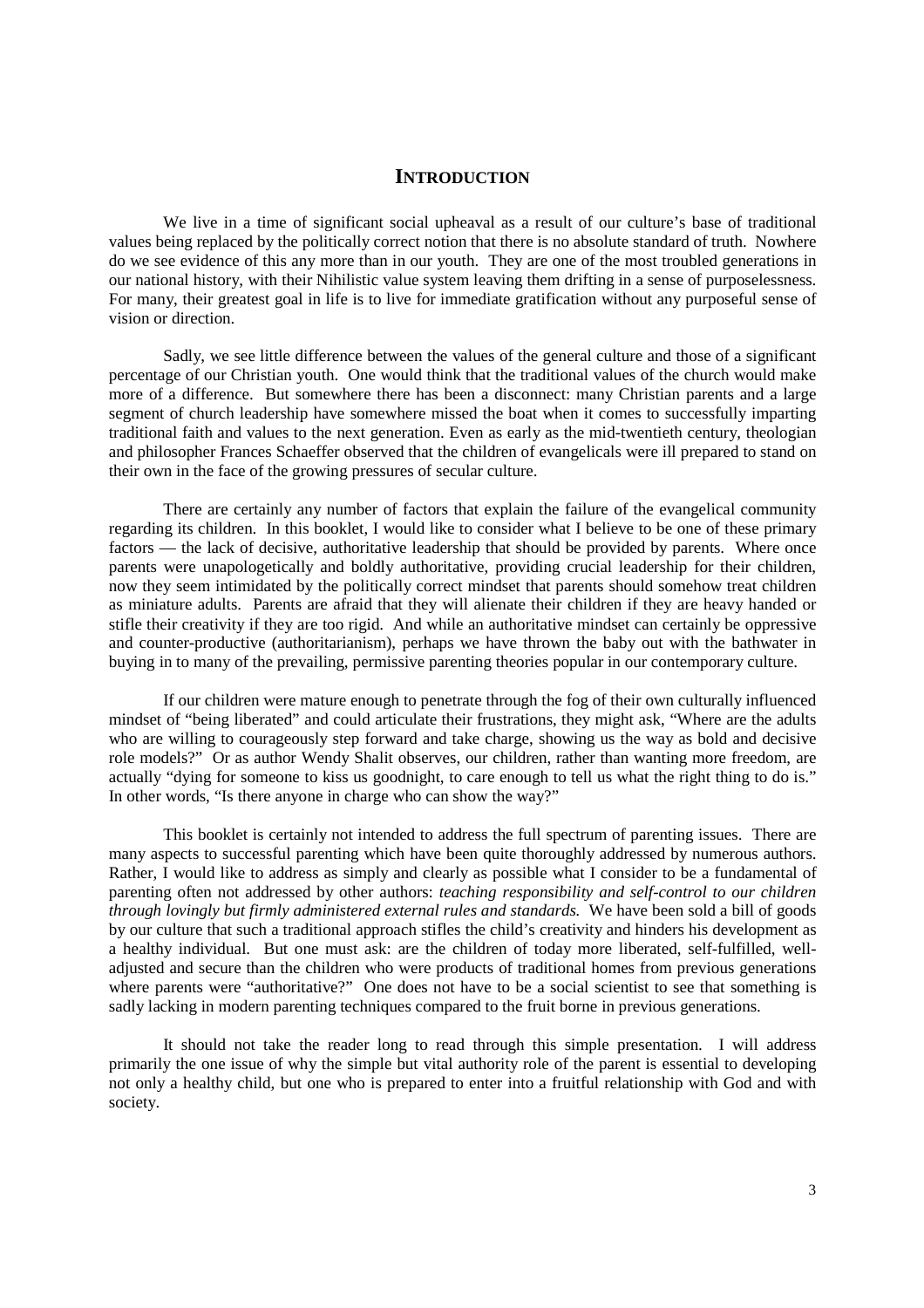Obviously, there are other facets of parenting that are needed to balance out what is presented here. The reader can go to the *Bible* and to various parenting manuals to get that balance. I have decided to focus on this one issue because, in my thirty-five plus years as a parent and grandparent, pastor, and educator, I see this issue as being a root problem in today's parenting culture.

Discussion questions are included at the end of the booklet. Taking time to look up the *Bible* references and thinking through these questions will help cement these concepts in the reader's mind. They also will be helpful if this booklet is used as a small group study.

As a concluding thought, let me make one vital qualifying remark. While this booklet deals primarily with a single parenting issue—the need for the parent to be an authoritative role model—I acknowledge and heartily emphasize that *the first priority and principle of training a child is that it must be done in the context of relational love.* Without such relationship with the parents, where a child clearly understands and senses a safe and secure environment of warm, gentle love and unqualified acceptance, all other parenting "techniques" will fall short. The reader must clearly understand that everything that follows is sadly lacking if such a relationship rooted in such love does not exist between the parent and child.

May God help the Christian community to reclaim its God given mandate to parent children in a way that will prepare them to serve His will and purposes throughout their lives.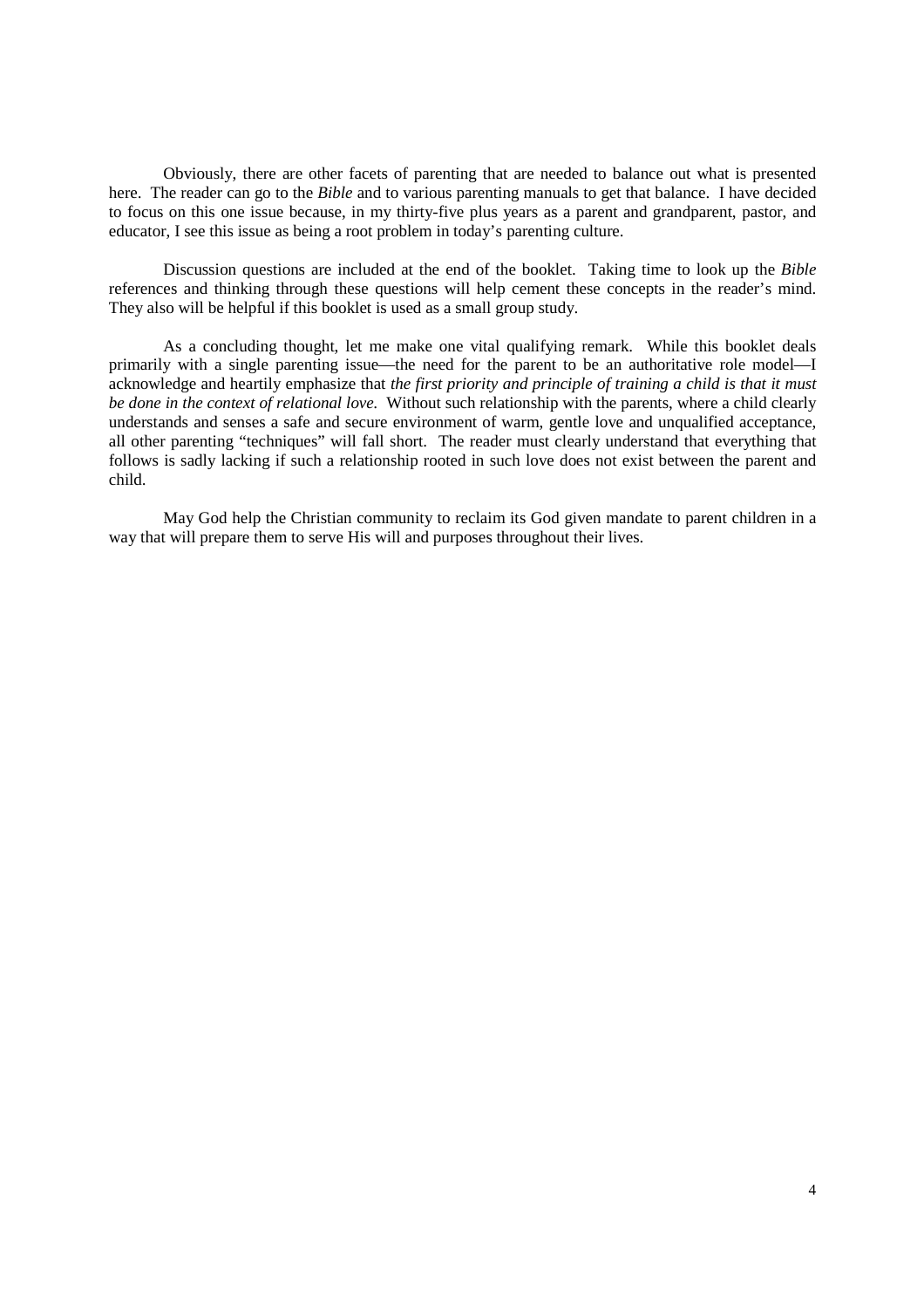## **SECTION I**

## **THE FUNDAMENTAL ISSUE: AUTHORITY**

| Many refuse to accept the reality of a personal God<br>because they are unwilling to submit to His authority. | Kurt Bruner        |
|---------------------------------------------------------------------------------------------------------------|--------------------|
| Our satisfaction lies in submission to the divine embrace.                                                    | Jan Van Ruysbroeck |
| A man is not far from the gates of heaven when he is fully<br>submissive to the Lord's will.                  | C. H. Spurgeon     |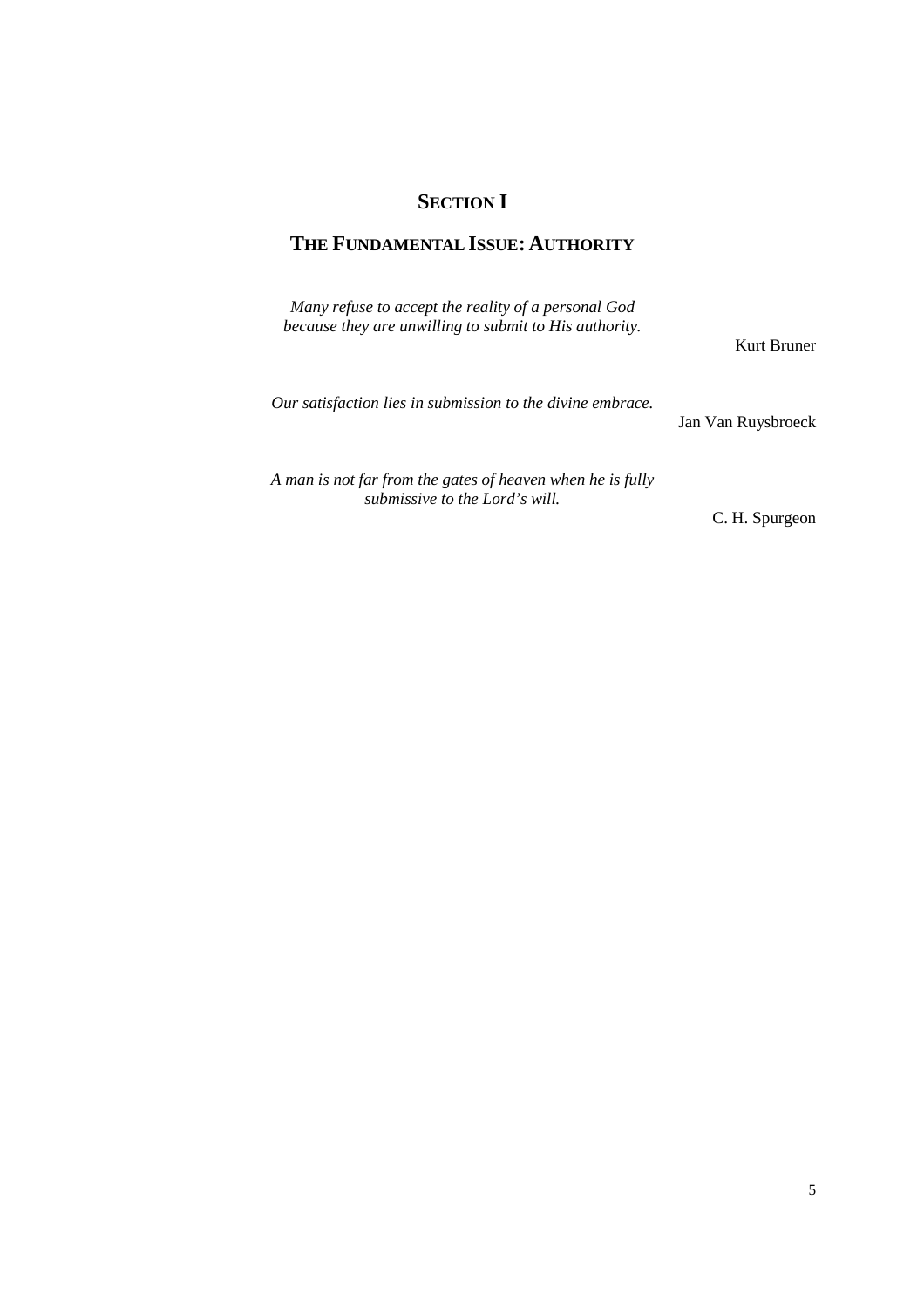Before we think about specific parenting methods, it is vital that we understand the rationale behind the authoritative parenting model presented in the *Bible*. One who is uninterested or unwilling to make the effort in understanding the rationale behind why he parents he does will never be effective in accomplishing his goal. For that reason, we need to consider several fundamental principles concerning God and how we relate to Him in a healthy manner. In each case, we will apply these principles in a relevant way to how we parent our children.

The starting point is, of course, the existence of God. His Being is the ultimate reality, in that all of existence is derived from Him. Another way to say it is that He is the ultimate Absolute. All power and authority are resident in Him, and He is the measure and standard for all truth. Obviously, He would not be God if He were not the infinite, transcendent Being who stands apart from and is above all else, including man. Or, we could say it like this: no finite, particular individual (man) or thing can have any meaning apart from an infinite, absolute reference point. God alone is this infinite and absolute Being. All individual men and women find meaning and purpose in life only in context of a proper relationship with God.

In this context, we may conclude that our existence must be centered around the reality of His authority. Authority as it is expressed in God and our relation to it is the ultimate of all human issues. *If we are at odds with this ultimate Authority, we can expect our lives to be fraught with corresponding problems.* 

Our relation to the authority of God is put into more relevant terms when we understand the *Genesis* account of man as created in the image of God. Part of what it means to be created in His image is the fact that we *are responsible, moral* beings who reflect this same nature in God. By moral, we mean simply that we are not pre-programmed or pre-determined by God to act in a certain way when it comes to moral issues. Rather, we are truly free in making our own choices.

The word that must always go hand in hand with the notion of being moral is "responsible," which means to be held accountable by a higher authority for one's choices. If one were a predetermined, programmed being, he could not reasonably be held responsible for that which he was not free to choose. Thus, if one is to be held responsible, then he must be truly moral (free to choose).

The most fundamental level of man's responsibility is rooted in how he responds to the authority of God. This is best illustrated by the *Genesis 3* account of the fall of man into sin. The essence of Adam's and Eve's sin was their rejection of God by disobeying His command to not eat from the tree of the knowledge of good and evil. By rejecting His command, they rejected and placed themselves above God's authority.

As a result of their disobedience, there were quite logical, natural consequences. The most fundamental consequence was that Adam and Eve became alienated from God. After all, their rejection of His command was an overt rejection of His authority.<sup>1</sup> In addition to being cast away from God's intimate presence, death and disease were introduced into the human race, the natural creation suffered corruption, and mankind's subsequent self-centeredness became the basis for racism, wars, murder, strife, envy, jealousy, and all other forms of evil known throughout mankind's less than glorious history. It would be difficult to think of a more profound illustration than Adam's and Eve's sin to show *that man is a truly moral being who is responsible for the choices he makes*. Those choices have very real consequences.

\_\_\_\_\_\_\_\_\_\_\_\_\_\_\_\_\_

<sup>&</sup>lt;sup>1</sup>As a side note, we can observe that this is the root of all immoral attitudes and actions: moral beings who reject the authority of God are acting immorally because they are rejecting the ultimate moral being and His will.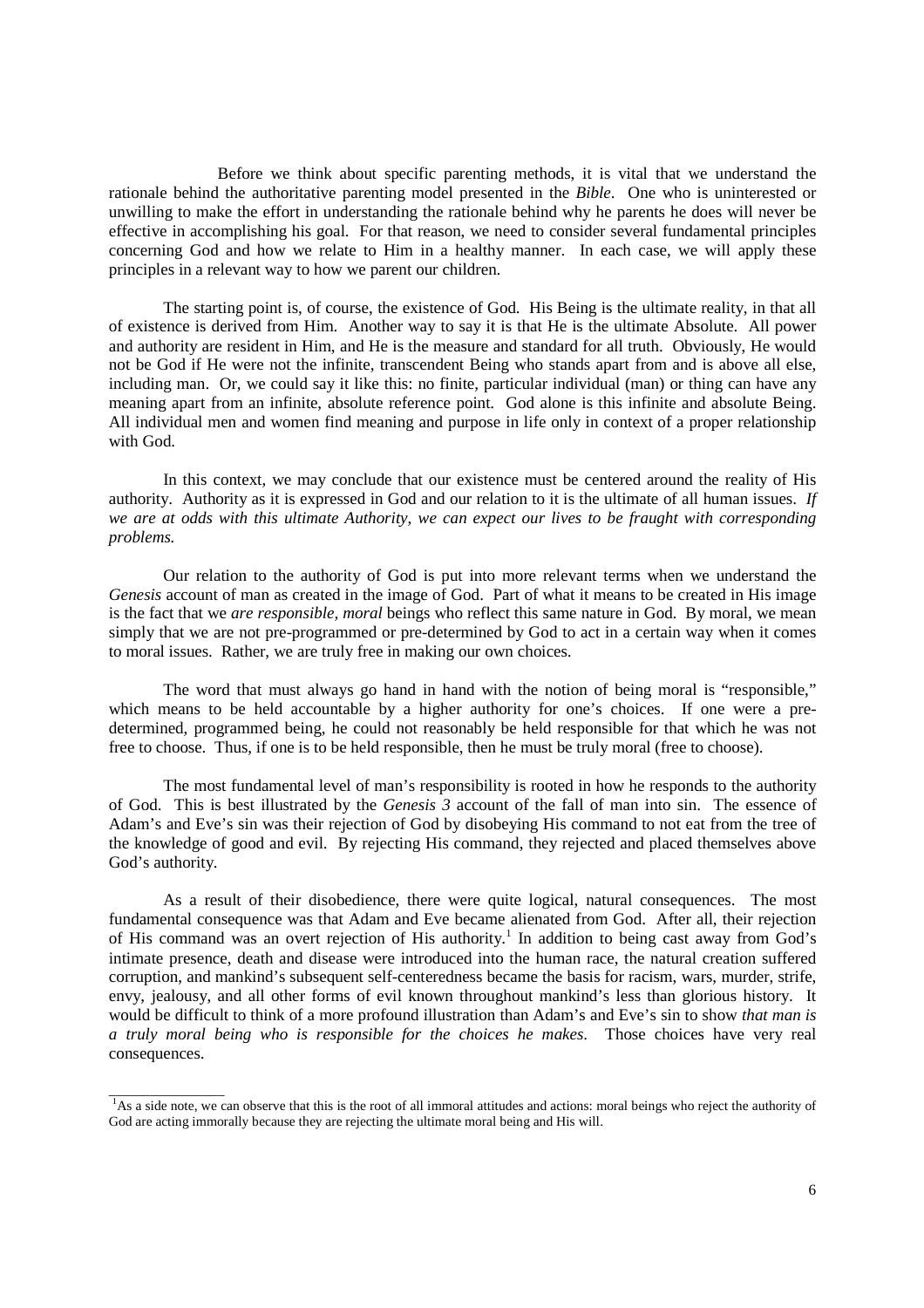Happily for man, God in His love sent His Son Jesus Christ to provide a means of redemption in order to restore man to right relationship with God. But it is important to understand that God did not simply overrule Adam's and Eve's choice to reject His *authority or the consequences of that choice*. In Christ Jesus, man is faced with yet another moral choice – really the same choice in principle as faced by Adam and Eve, except in somewhat different circumstances. The sons and daughters of Adam and Eve may accept Jesus Christ on God's terms as God's provision for man's salvation and thus be restored to right relationship with God; or they may maintain Adam's and Eve's rejection of God by choosing not to accept Jesus Christ as God's exclusive means of salvation. It is what we might call man's ultimate moral decision in relation to God's authority. *Either way he chooses, man remains a moral being and will live with the consequences of his choice as a responsible being*. God does not force His solution down man's throat; it remains still for man to choose. Thus, how man relates to the authority of God remains the ultimate human issue.

Let us consider now how these simple, but profound theological truths must be applied practically by parents in the training of their children.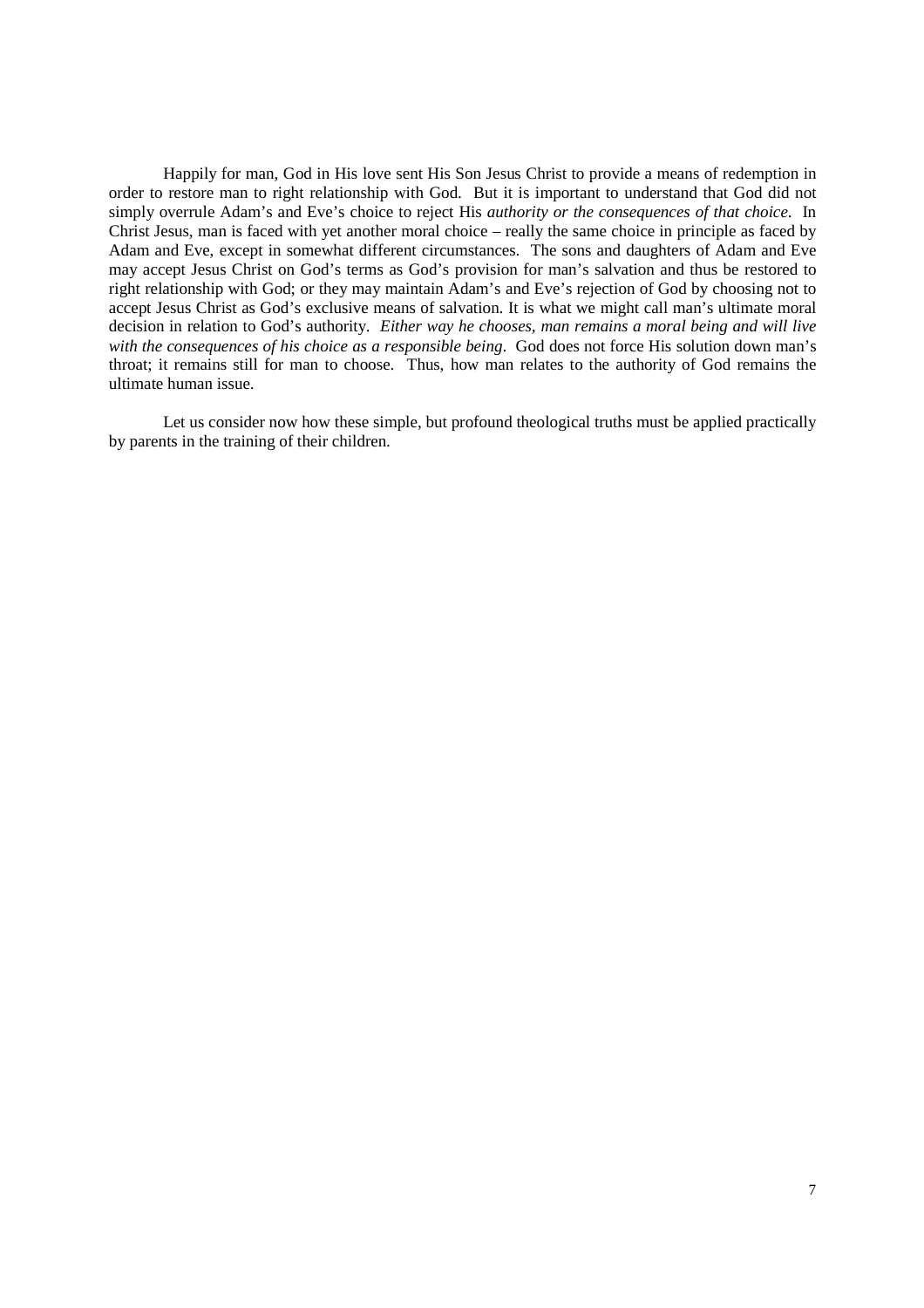## **SECTION II**

## **THE HIGHEST PRIORITY: TRAINING CHILDREN TO UNDERSTAND THE PRINCIPLE OF AUTHORITY**

*He who has My commandments and keeps them is the one who loves Me; and he who loves Me will be loved by My Father, and I will love him and will disclose Myself to him.* John 14:21 NAS

*The imposition of rules and behavioral standards for our children is a strategic element in helping to prepare their hearts to enter into a vital relationship with Christ.*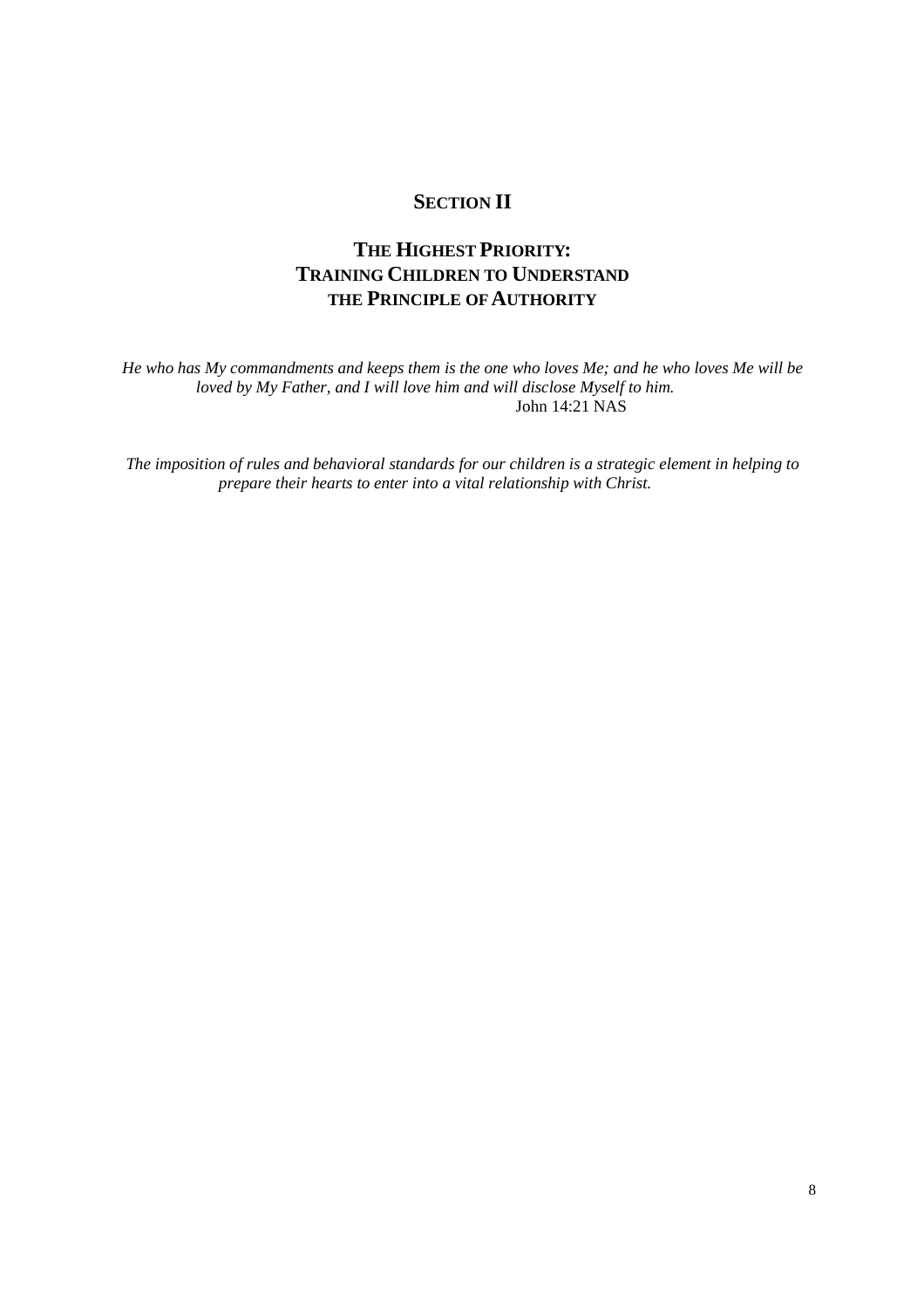If what has been stated thus far is true, then we can quickly recognize why *teaching children to properly relate to authority is perhaps the most important goal of parenting*. Obviously, there are other important truths. Children must understand the concepts of grace, mercy, forgiveness and other virtues related to the character of God and how we relate to Him. But if one understands the fundamental principle of God as the ultimate Absolute, then he must also understand that the concept of God's authority is the cornerstone undergirding all other concepts of grace and virtue. If parents are not successful at this fundamental level of teaching authority, they will not be completely successful at any level.

There are different ways that the parent may teach his children about God's authority. Unquestionably, the most important means is through the parents' example as role models. If Dad and Mom model humble submission and obedience to God's authority, their actions will speak far more effectively than all their combined words and teachings. Parental example is the most important level of teaching this vital concept.

But another important means to teach proper respect and obedience for God's authority is through the use of external standards and rules that the parents determine are reasonable and important to the smooth and harmonious function of their family. *The important principle is to recognize that these external standards and rules established by the parents represent authority to the child in a form in which he can understand and relate at an experiential level.*

We see this principle illustrated by the apostle Paul in his letter to the Galatians, where he refers to the Law as a "tutor" or "child-conductor," in order to lead ("conduct") one to Christ (*Gal. 3:24*). Put simply, the Law, as given through Moses, was a standard of righteousness understandable in human terms, but to which man could not perfectly attain. The Law revealed the deficiencies that were a function of man's sin nature. As Paul states in Romans 3:20, "… through the Law comes the knowledge of sin." If man does not have this framework for understanding his sin, he would not perceive his need for God's grace and forgiveness, and he would have no reason to come to Christ.

Paul develops this theme in Galatians 4, where he refers to us as heirs who are "under guardians and managers until the date set by the father" to receive their inheritance (*Gal. 4:1-2*). In the same way, says Paul, "so also we, while we were children, were held in bondage under the elemental things of the world," until "the fullness of God's time came" and Jesus Christ was revealed (*Gal. 4:3-4*). In other words, it was through the guardianship and management of the external Law of Moses that man had a context – a reference point – to understand his sin and need for God. And when Jesus Christ was revealed – in "the fullness of God's time" – it was in the context of this same Law that man understood his need for Christ and His redemptive work.

Herein lies a vital principle which we must apply to the raising of our children: *the imposition of rules and behavioral standards for our children is a strategic element in helping to prepare their hearts to enter into a vital relationship with Christ.* It is through an external set of rules and standards understandable to the child that he first learns about and experiences the reality of authority and his need to properly relate to it. How the parent manages the child in this context has everything to do with how the child will later relate to God when he comes of age. If not taught the proper respect and relation to authority as a child, then he will likely have a deficient attitude later in life toward God and His final authority.

If we think back to the previous section where we developed our simple theology of God's authority and our need to be properly related to Him, we see how parents are able, through their parental authority, to teach the child the fundamental elements necessary to properly relate to God. Through external rules and standards, parents are able to teach the child the following: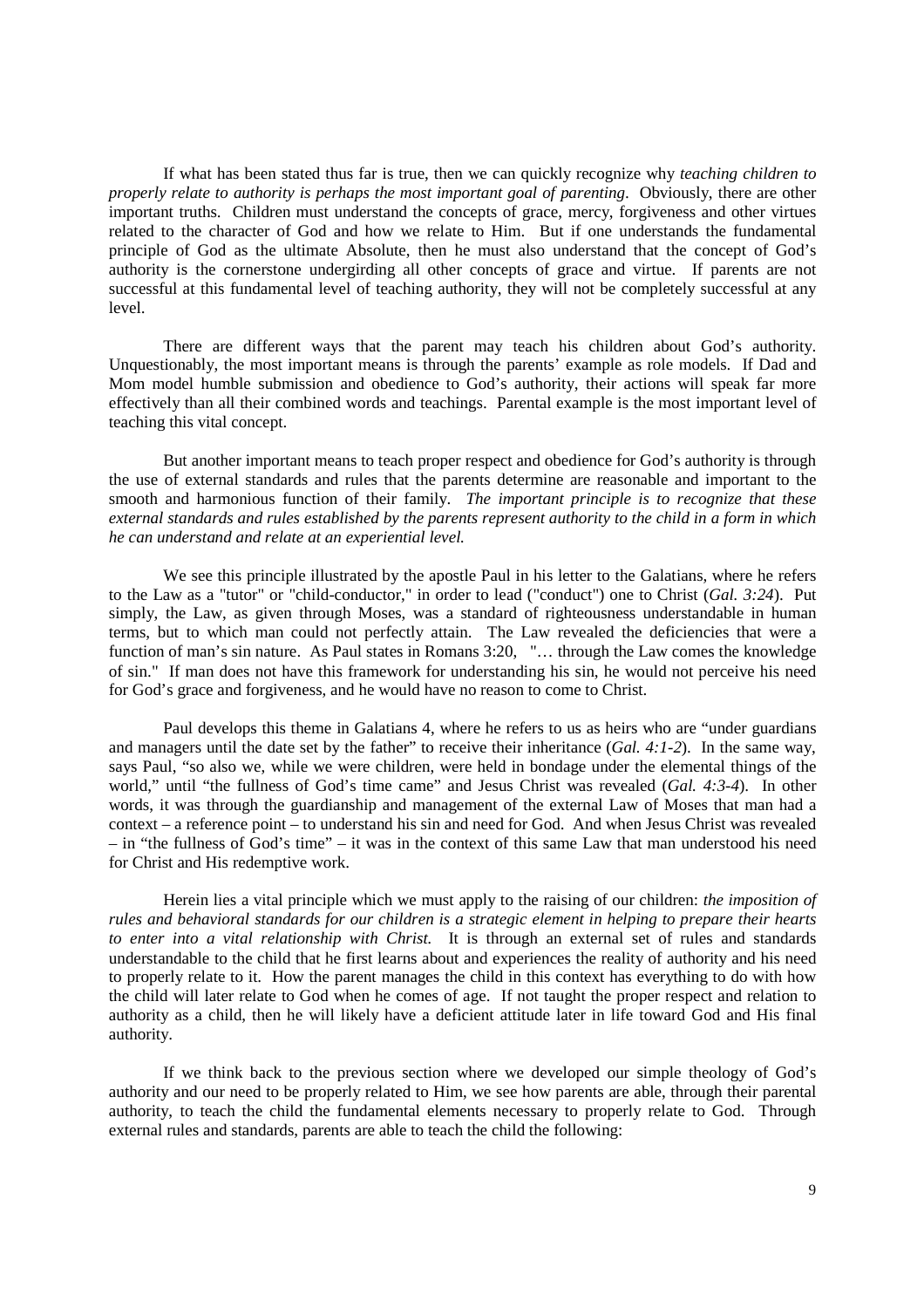- 1. There exists a higher authority to which the child needs to submit. The child cannot be his own highest authority and, at the same time, harmoniously exist with any form of authority derived legitimately from God (i.e. parents, teachers, civil authorities, etc.).
- 2. The child is a moral being, free to make his own choices, but responsible for the natural consequences of those choices. These choices are quite real, with the ultimate choice being one's acceptance or rejection of God and the ultimate consequence of heaven or hell. For the child to learn that he is responsible is one of the most important lessons he will ever comprehend.
- 3. The exercise of self-control over the child's sinful impulses is a necessary and possible part of his healthy character development. It is vital that he learn to deny his sinful impulses out of deference to God. Self-control goes hand in hand with the reality of being responsible.
- 4. Submission to godly authority is always in the child's best interests, while willful rejection of such authority is always ultimately harmful. God's will as expressed through His legitimate authority and the individual's best interests are always synonymous. No matter what the child may need to surrender in deference to God's authority, the blessings he will receive are always greater.

There are certainly other principles which can and should be taught by the parents through training their children under the proper management of external rules and standards. But if these fundamental lessons as listed above are ingrained in the child, then a healthy foundation is being established as a basis for all other desirable virtues.

We will examine some practical ways that these principles can be effectively taught by parents. Before we do, let us consider one of the most common objections by parents to an emphasis on teaching their children through the structure of external rules and standards.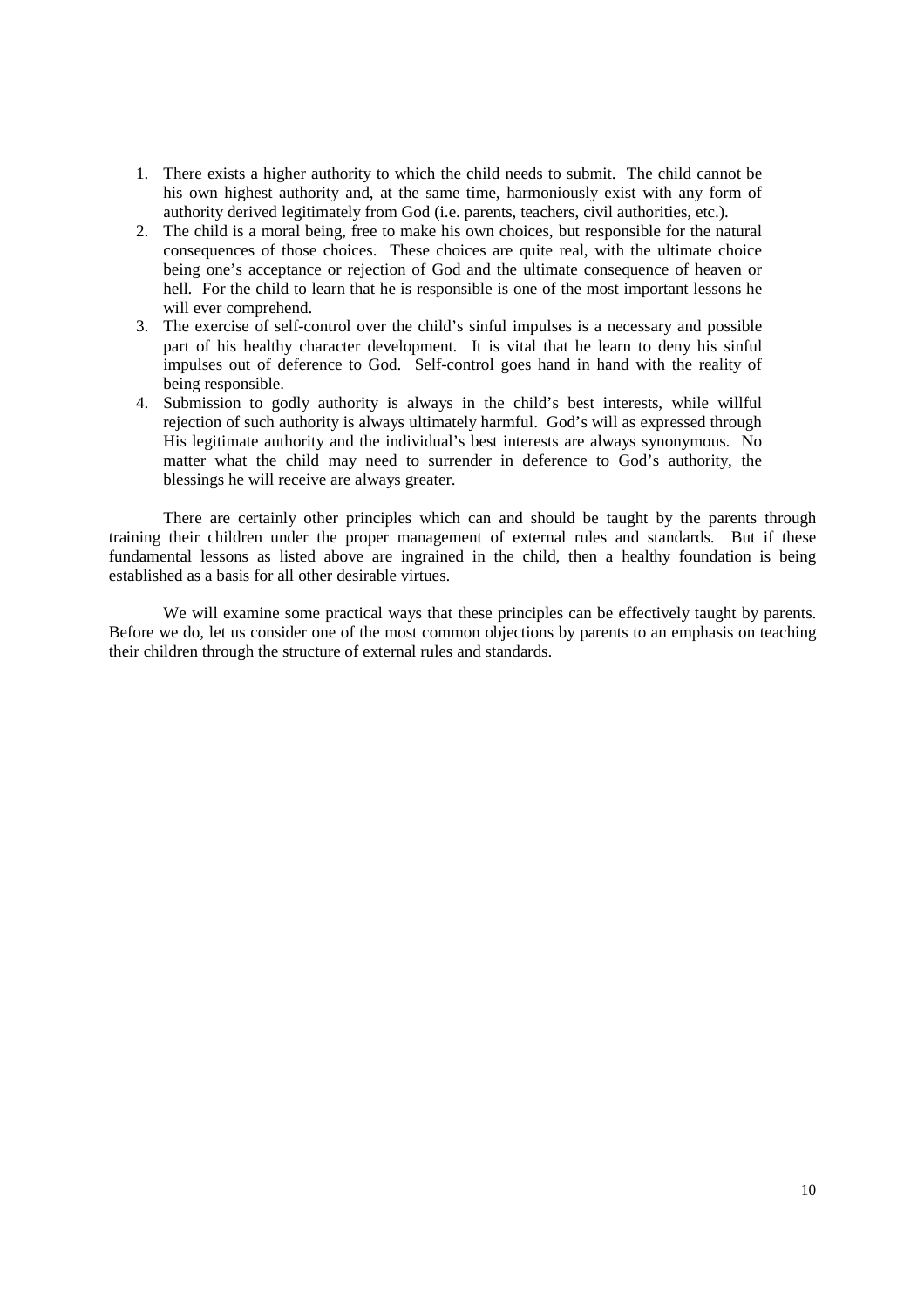## **SECTION III**

## **RULES AND STANDARDS: LEGALISTIC OR LEGITIMATE?**

*For parents to take the position that external rules and standards are legalistic is to misunderstand the true nature of grace and is to miss one of the most important means by which we can teach our children about authority.*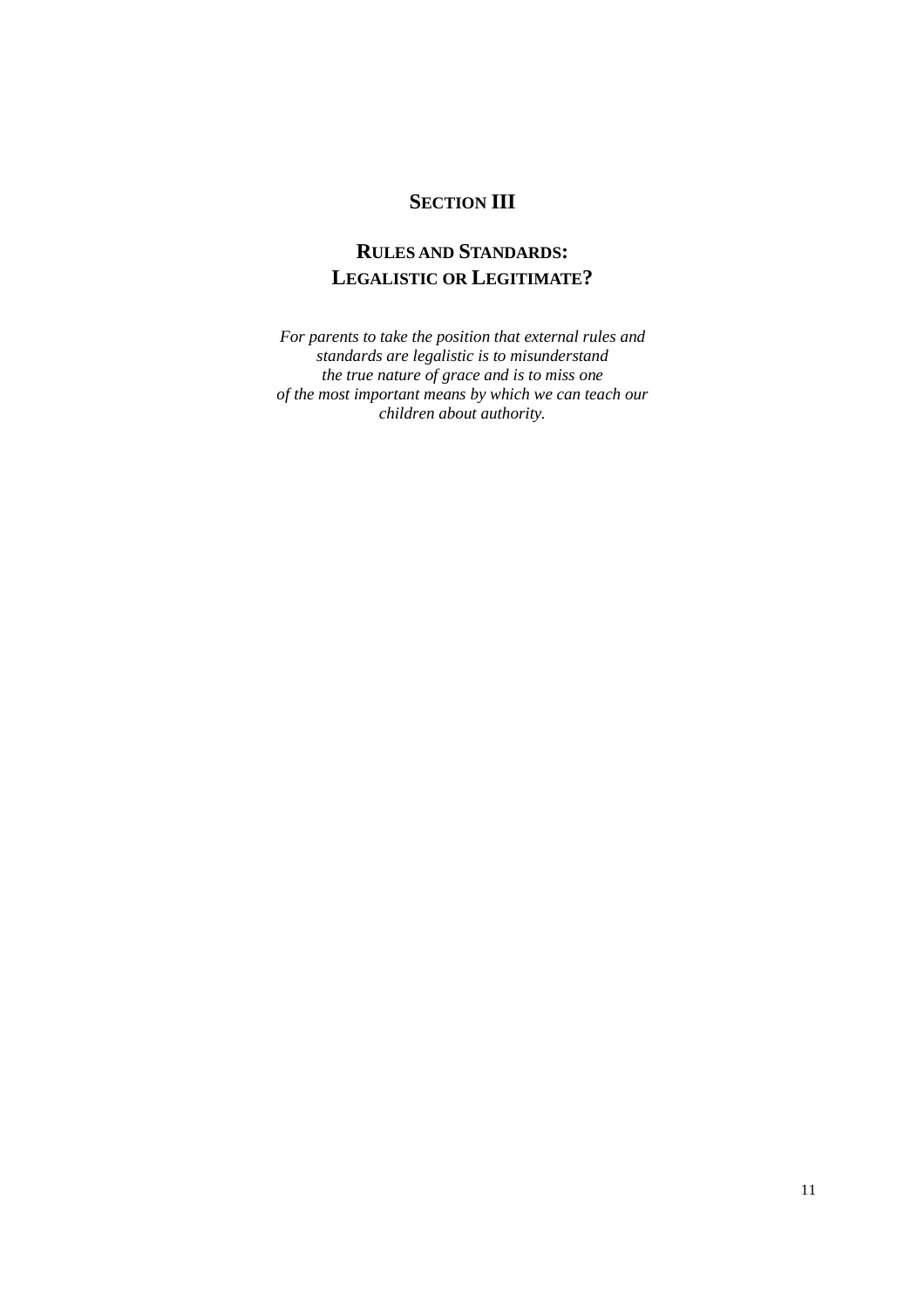A common misconception among some is that because of God's grace, it is unnecessary for Christians to be under any system of external government or law. This mentality is rooted in the *Romans 8* doctrine that we have been set free from the Law through the grace of God (*Romans 8:2*). Furthermore, we have been given the Spirit of God, and that same Spirit leads us in a way that makes adherence to any external law unnecessary (*Romans 8:3-4*). These and similar scriptures are taken to mean that any form of external rule or law for the believer is, therefore, legalistic.

But it is vital to understand that the existence of laws, rules or policies designed to regulate and govern behavior are not to be confused with legalism. Let us briefly define the differences between the two.

In a Biblical context, legalism is the attempt by man to earn his acceptance and salvation with God through his own human effort to live up to the letter of God's Law. The mentality of the Pharisees so often encountered by Christ as recorded in the four Gospels was one of basing their righteousness and right standing with God on their ability to adhere to the Law of Moses. And without exception, Christ directed His most severe condemnation toward those with this legalistic mentality. Paul and the other apostles also condemned this legalistic mindset in the early church when a group of Jews tried to establish a doctrine that based man's salvation on *both* the work of Christ *and* the keeping of the Jewish Law (*Acts 15:1-11; Galatians 2:16*). Whenever this mentality surfaced, the church fathers thoroughly and decisively refuted and rejected it. The New Testament makes it quite clear that any doctrine of salvation based to any degree on man's works is unacceptable to God.

Another, perhaps more subtle, form of legalism is defined in *Webster's Third International Dictionary*:

> An often excessive reliance on legal principles and practices especially as interpreted literally. An adherence to the letter as distinguished from the spirit of the law.

In this context, a legalist is one who is so focused on the technicalities of the law that he misses its spirit – its general intent. For example, Jesus was criticized by the Pharisees for allowing His disciples to satisfy their hunger by gleaning some grain from a wheat field on the Sabbath (*Matthew 12:1-8*). The spirit behind the law against labor on the Sabbath was intended to give the people a day of rest from their daily toils. For the disciples to satisfy their immediate hunger by gleaning some grain did not violate the spirit of this law. But the Pharisees' condemnation of Jesus' disciples revealed their legalistic mindset, which was focused more on technicalities than maintaining the spirit of intent. Of this mindset the apostle Paul wrote, "…for the letter kills, but the Spirit gives life" (*2 Cor. 3:6*). The technicalities – the letter of the law – squeeze the life and benefit out of its intent.

But we must not confuse either of these forms of legalism with the necessary and constructive use of external standards and rules. All healthy cultures depend upon conformity to common laws and standards if they are to maintain orderliness and avoid anarchy. Even the New Testament sets forth various rules and guidelines to regulate the life of the church. Paul gives instructions for serving the Lord's Supper (*I Cor. 11:17-34*), conducting church meetings (*I Cor. 14*), selecting church leaders (*I Tim. 3*), maintaining the proper roles of men and women (*I Cor. 11, I Tim. 2*), regulating divorce (*I Cor. 7*), providing for modest deportment in dress and actions (*I Peter 3:3-5; I Tim 2:9-10*), ministering to the poor (*II Cor. 8-9*), and various other practical and moral issues. If all Christians were in perfect communion with God, and the Spirit of God's law was perfectly inscribed in their hearts, external rules and guidelines would be unnecessary. But Paul and the other New Testament authors were quite aware of the fact that the "perfect" has not fully been realized in terms of the human heart. Even though saved by grace, that same grace did not eliminate the necessity of government and law in the life of the New Testament church.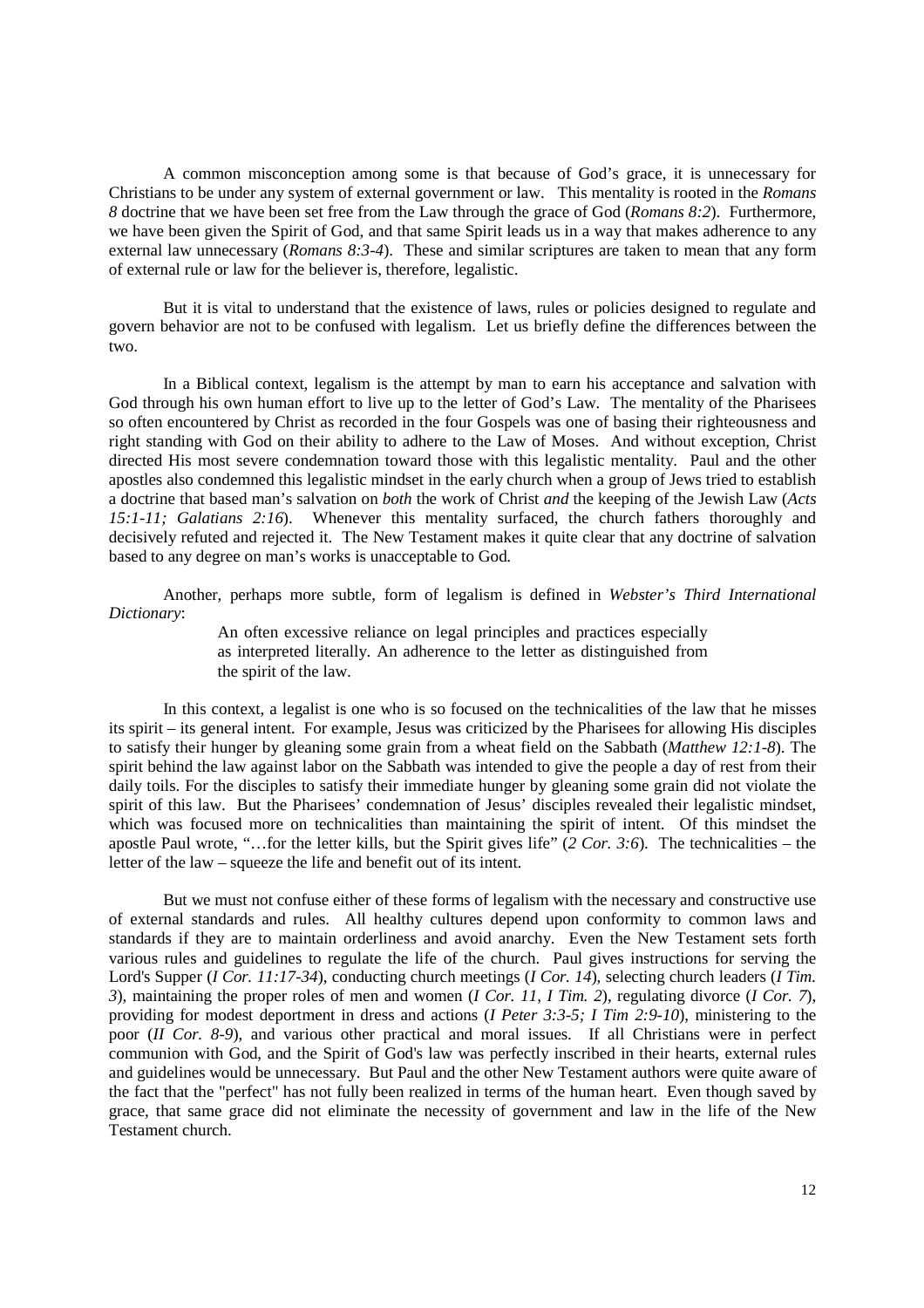Furthermore, when it comes to training our children, it is through external standards and rules that they are best introduced to the concept of authority and the most fundamental and vital lesson which they must learn: the submission of their will to that same authority. For parents to take the position that external rules and standards are legalistic is to misunderstand the true nature of grace and to miss one of the most important means by which we can teach our children about authority.

Before discussing some practical applications in how we teach authority to children, let us emphasize a point made above: submission to godly authority is always in the child's best interests and is essential to his salvation.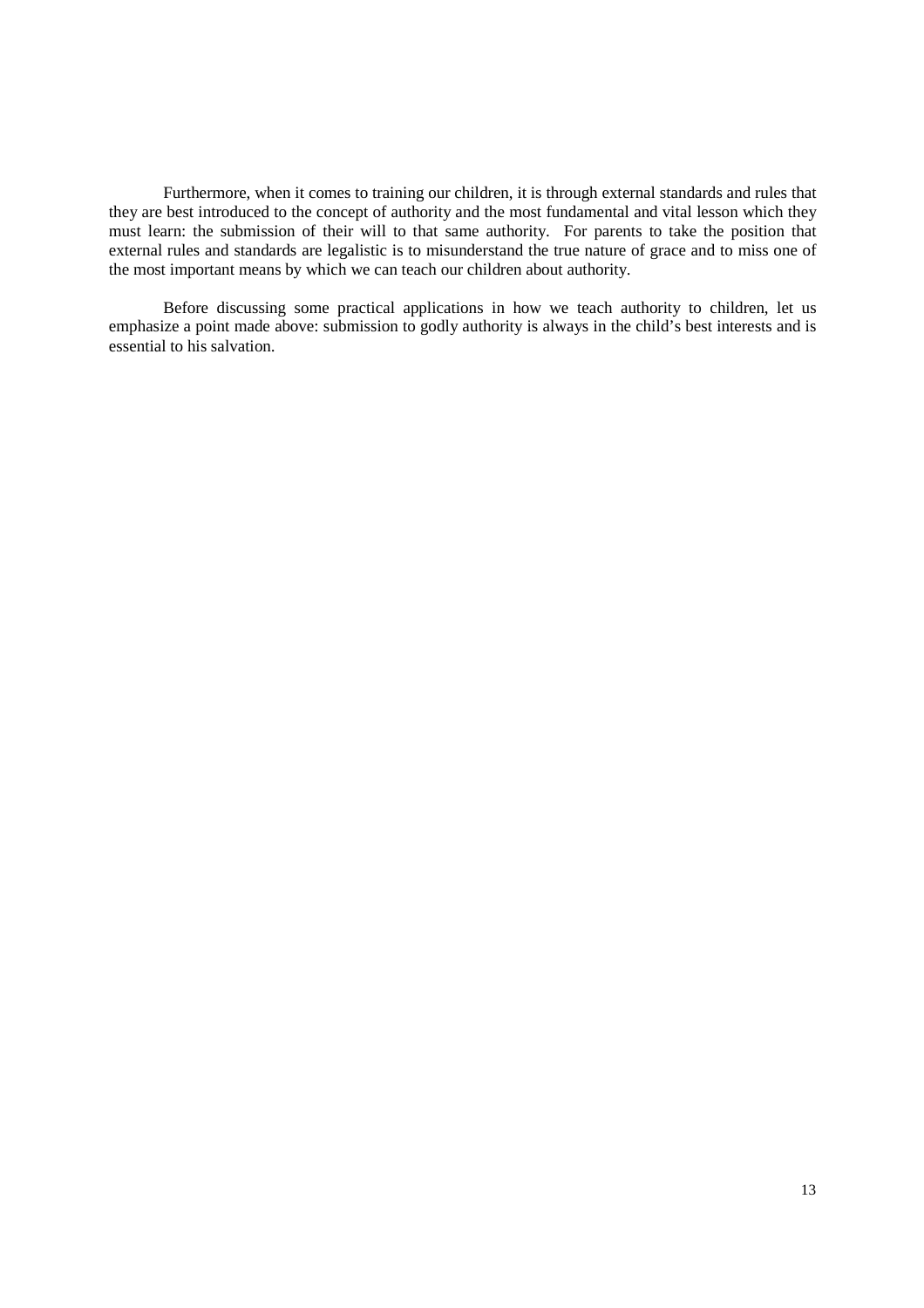## **SECTION IV**

## **SUBMISSION TO AUTHORITY**

*As self-will is the root of all sin and misery, so whatever cherishes this in children insures their after wretchedness and faithlessness. . . . No indulgence of it can be trivial, no denial unprofitable.* 

Susannah Wesley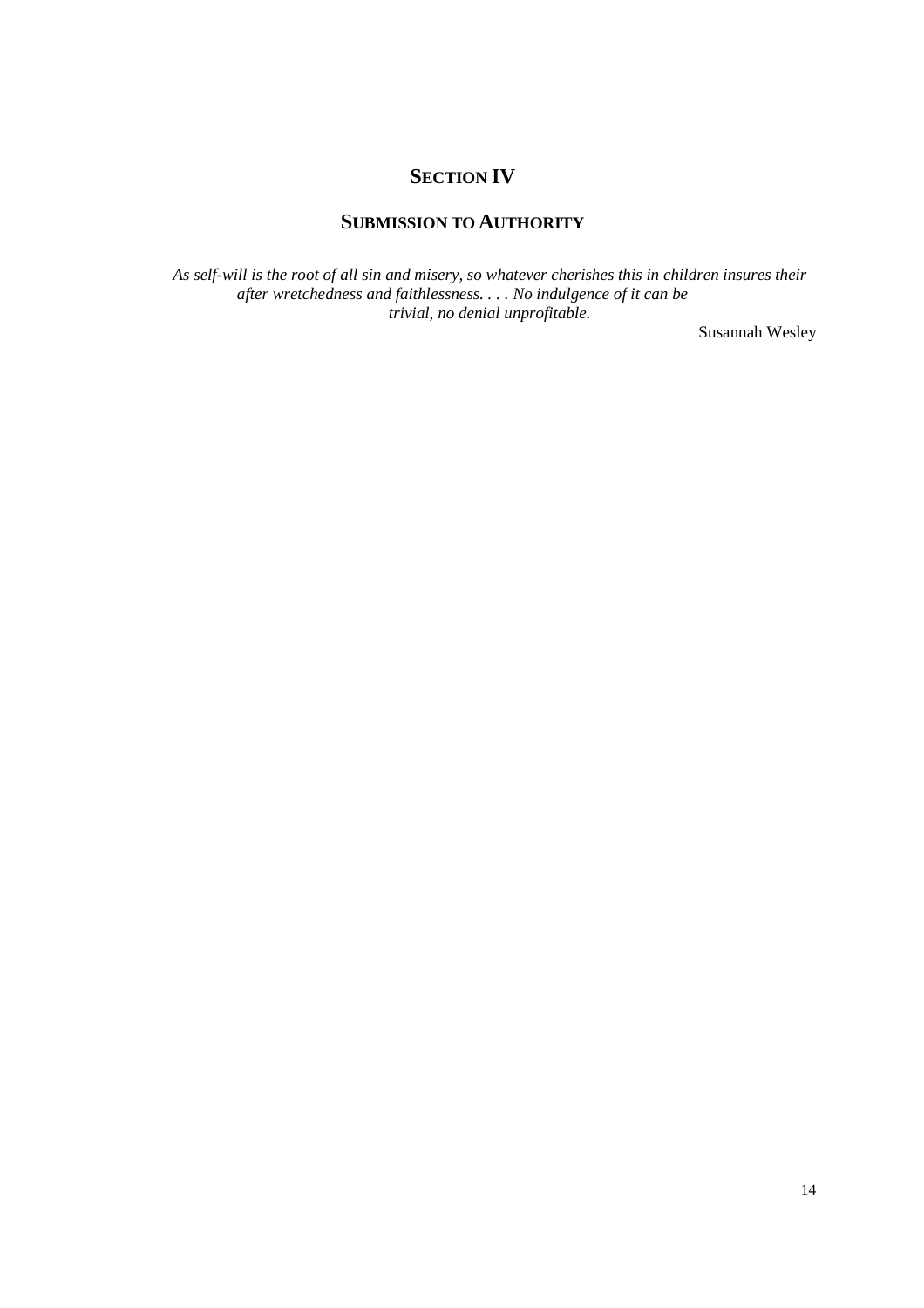As loving parents, it is our duty to train our children to bring their self-centered willfulness under submission to reasonable authority. We do not do this because we enjoy "lording" it over our children, but because we know it is for their ultimate welfare. Let us consider the practical example of a parent who establishes the rule that his son is not to leave the front yard or enter onto the street under any circumstances, unless with one of his parents. From the parental perspective, the reason for this rule is obvious: it is designed for the child's ultimate safety and well-being.

However, from the child's limited and immature perspective, he may not understand why he is not to leave the front yard and why he cannot go onto the street. He cannot yet conceptualize the awful reality of being run over by a car and his life being prematurely ended. So when he sees the family pet crossing the street, his impulsive tendency may be to follow after it, and he likely will do so unless he has been thoroughly trained by his parents to defer his will to theirs.

In this example, the child's welfare depends upon how fully he submits to the authority of his parents. Frankly, the child is incapable of knowing what is in his best interests because of his limited perspective. *Thus, his submission to authority must not be based so much on his understanding as much as the training given by his parents along with his respect for their word.* If properly trained, even when his favorite pet runs into the road, he is able to exercise adequate self-control in order to overcome his impulse to chase after it because his submission to his parents' authority is stronger than his urge to run into the road. In this example, his submission to authority is actually a life or death matter. Thus, *we see how serious a matter it is for the parents to be quite thorough in training their child in immediate and unqualified obedience.* 

Let us apply this principle to the child's ultimate well-being in relation to God by considering the words of Susannah Wesley, mother of the famous evangelists John and Charles Wesley:

> As self-will is the root of all sin and misery, so whatever cherishes this in children insures their after wretchedness and faithlessness. Whatever checks and mortifies (self-will), promotes their future happiness and piety. This is still more evident if we further consider that Christianity is nothing less than doing the will of God, and not our own; that the one grand impediment to our temporal and eternal happiness being this selfwill. *No indulgence of it can be trivial, no denial unprofitable*.

Wesley raises the stakes, so to speak, by observing that training children to respect and obey authority is essential for not only their temporal well-being, but, more importantly, for preparing them to properly relate to God in an eternal context. It is their eternal destiny which is at stake rather than merely their health and welfare in this life. *Her observation that the failure to check and restrain self-will in the child may result in their eternal misery is a thought that should sober any parent.*

Furthermore, parents must understand that "no indulgence" of self-will in the child should be considered trivial. That is, if the parent is indulgent of the child's disobedience to authority in the everyday affairs of life, the child will learn conditional respect and obedience. Then, when it comes to running out in the street or submitting to God's ultimate authority, his conditional obedience may result in tragedy or, worse, in an eternal "wretchedness" as a result of not fully yielding self-will to God. It is unchecked self-will that is the basis of all sin and misery, and any parent who does not teach the child to unconditionally submit that self-will to a higher authority is actually acting in an unloving manner toward that child. *Today's parenting styles that equate permissiveness with grace and mercy in the name of love are actually a contradiction in terms.* 

Before we move into the practical arena of application, let us sum up some important thoughts.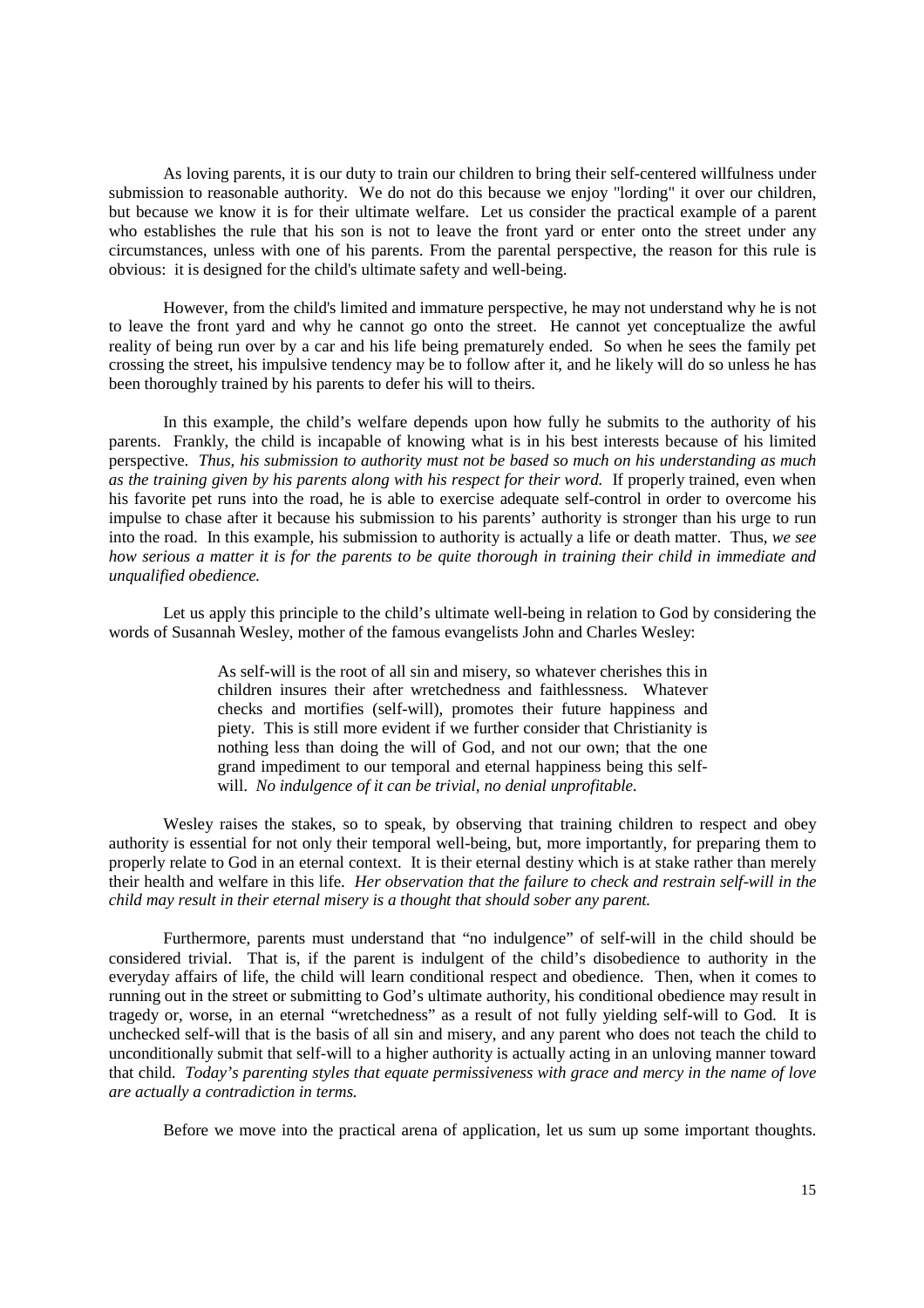God exists as the ultimate Absolute. Man's eternal welfare and happiness depends on his proper relationship to the absolute authority of God. *It is through the use of external rules and standards firmly and consistently enforced by the parents that the child experiences and develops this healthy concept of authority.* Apart from thorough and consistent training, the child will likely have a very deficient concept of God and the nature of His authority, even if later in life he turns to God. How he is raised as a child has everything to do with the characteristics of how he relates to God later in life. Indeed, external rules (the Law) not only help the child understand his sin nature and need for Christ, but also teach him to properly relate to the authority of God and His will for the child's life. Living for the will of God (in harmony with the authority of God) represents the child's temporal happiness *and* ultimate, eternal wellbeing.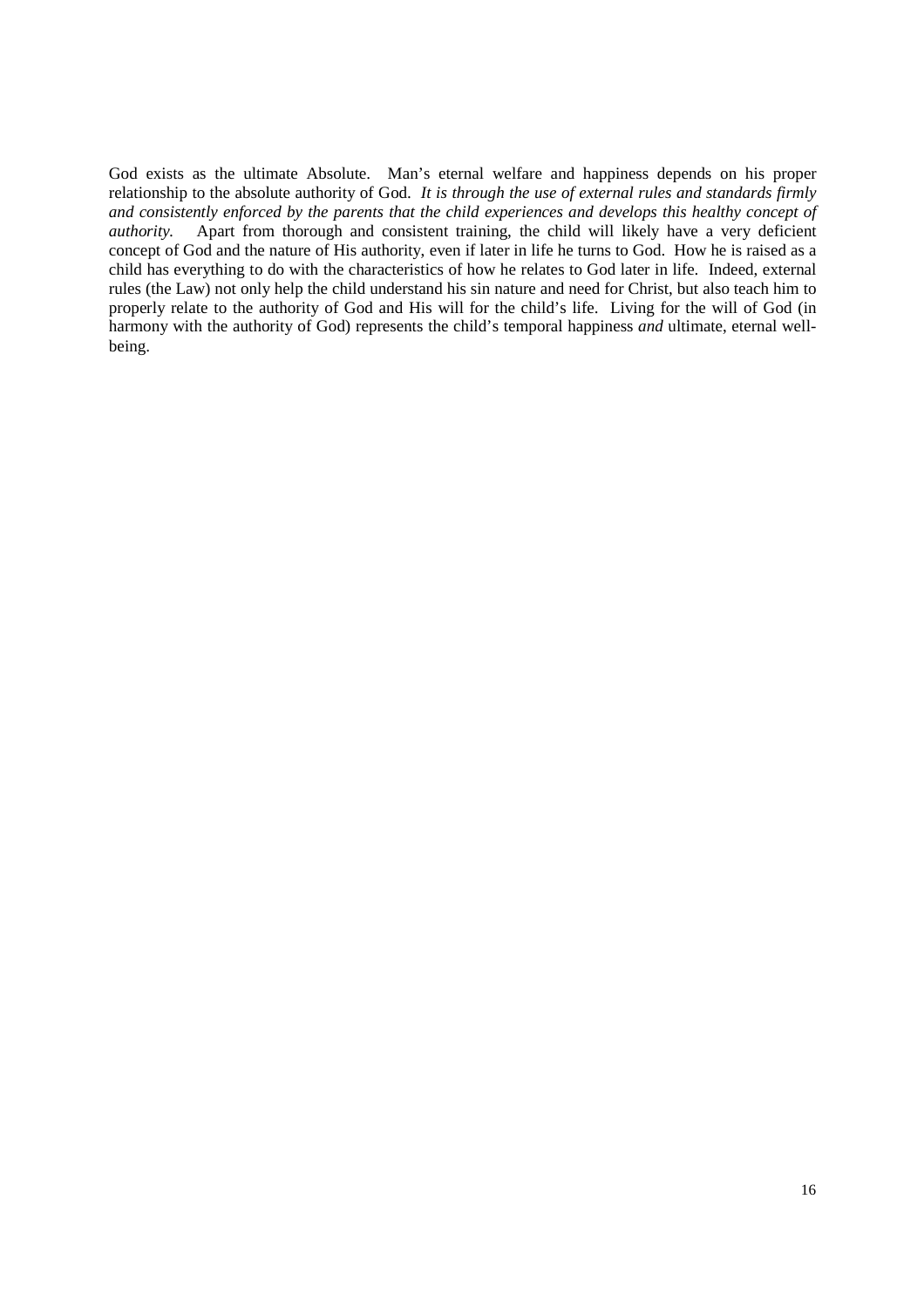## **SECTION V**

## **PRINCIPLES IN TRAINING THE CHILD TO SUBMIT TO AUTHORITY**

*All discipline for the moment seems not to be joyful, but sorrowful; yet to those who have been trained by it, afterwards it yields the peaceful fruit of righteousness.* 

*Hebrews 12:11 NAS*

*God has no pleasure in afflicting us, but He will not keep back even the most painful chastisement if He can but thereby guide His beloved child to come home and abide in the Beloved Son.* Andrew Murray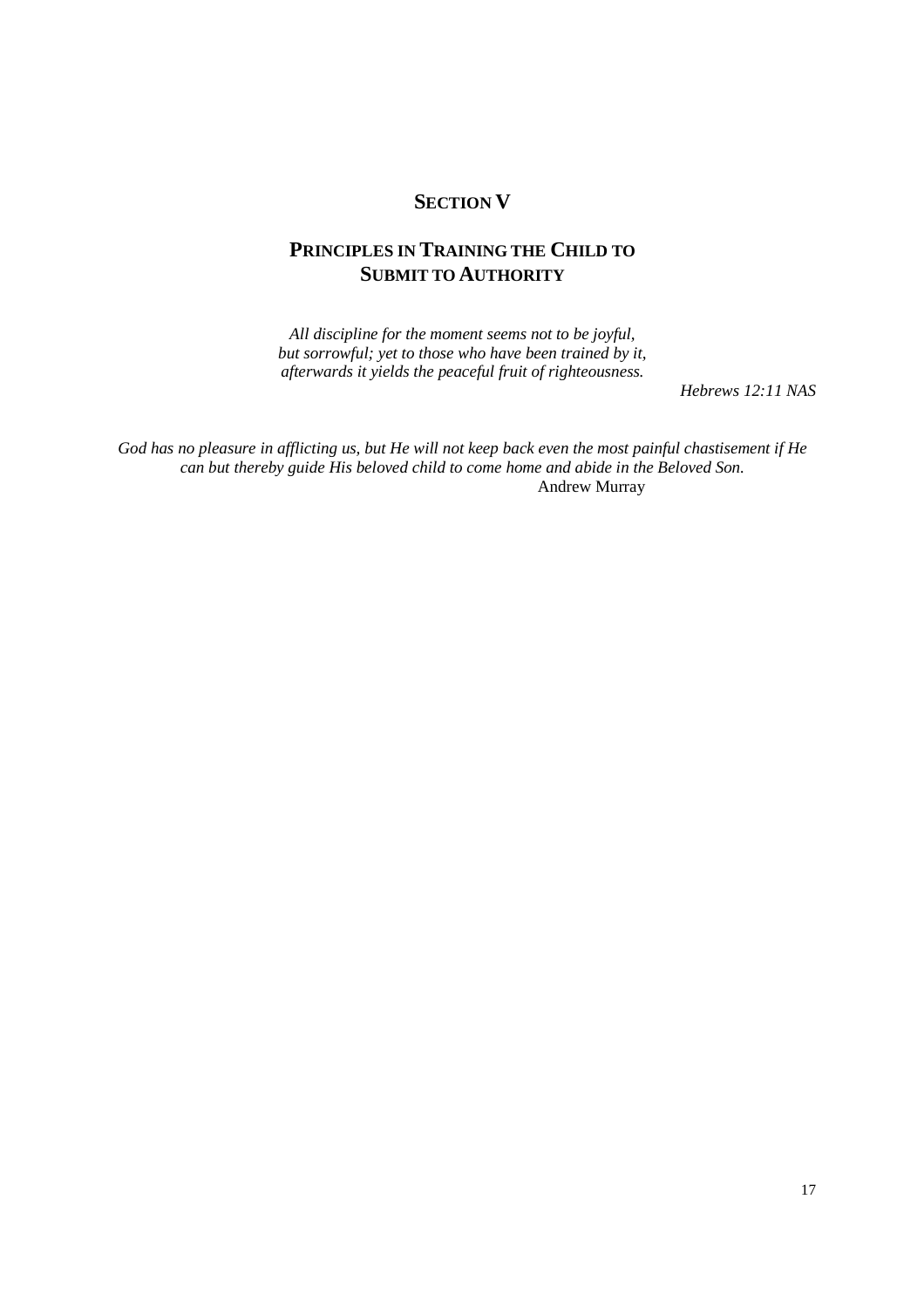Following are some vital principles in training the child to properly relate to authority along with some of the deficiencies common to this present age of permissive parenting.

#### Definition and Consistency

External rules and standards must be articulated in simple language understandable at the child's level of cognition and development. Nothing is more ludicrous than to see a parents forcefully reasoning with a toddler about why his behavior was unacceptable. The child may be shaking his head in agreement, not because he understands the reasons, but because he is afraid of the consequences if he does not agree!

For example, a two year old does not need an extensive explanation as to why he is not to touch the hot stove. A simple, definitive "NO" is all that is needed at this stage. It should be enough for the child that the parents so commanded.

As children grow older, external rules and standards can be expanded, but they should always be kept as simple as possible in order to minimize misunderstanding. Then, when the child uses the excuse, "But I didn't understand!" the parents can have confidence that such a response is merely a smokescreen used by the child to cover over his disobedience or lack of responsibility.

Clear-cut definition of rules and standards minimizes confusion and gives the child a secure sense of what is expected. Contemporary educational theory suggests that rules and structure stifles and inhibits a child's creativity. But many parents and educators have experienced just the opposite. When a child's world is structured and he knows what is expected, he is actually more secure, happier, and able to grow in his creativity and personal development.

The consistent administration of appropriate consequences goes hand in hand with the definition of rules and standards. *Perhaps the most common and counter-productive parenting deficiency is a lack of consistent follow through by the parent when the child is disobedient, disrespectful, or irresponsible.* If a parent has given a definition in the form of a rule, but fails to consistently enforce that rule, then the child is inadvertently being taught that conditional obedience to authority is acceptable. This is a quite dangerous concept, in that the *Bible* calls for us to unconditionally obey God's authority (*John 14:21, 23- 24*).

We might say that conditional obedience is no obedience at all. This is why, in the context of training our children to obey God, Susannah Wesley observed that "no indulgence of it (self-will) can be trivial, no denial unprofitable." We can make the simple observation that disobedience to legitimate authority always results in negative consequences. God was not inconsistent with Adam and Eve by overlooking their transgression, giving them three warnings, and finally saying, "This time I really mean it!"

*If because of inconvenience or a lack of nerve a parent fails to consistently enforce any aspect of his or her defined rules and standards, he or she is inadvertently teaching the child that conditional obedience is acceptable.* This cannot be pleasing to God and will not be in the child's ultimate interests.

#### Consequences Used to Teach Responsibility and Self-Control

Wise parents will understand that a child is taught responsibility by allowing him to experience the reality of consequences consistent with the nature of his choices. Good, responsible choices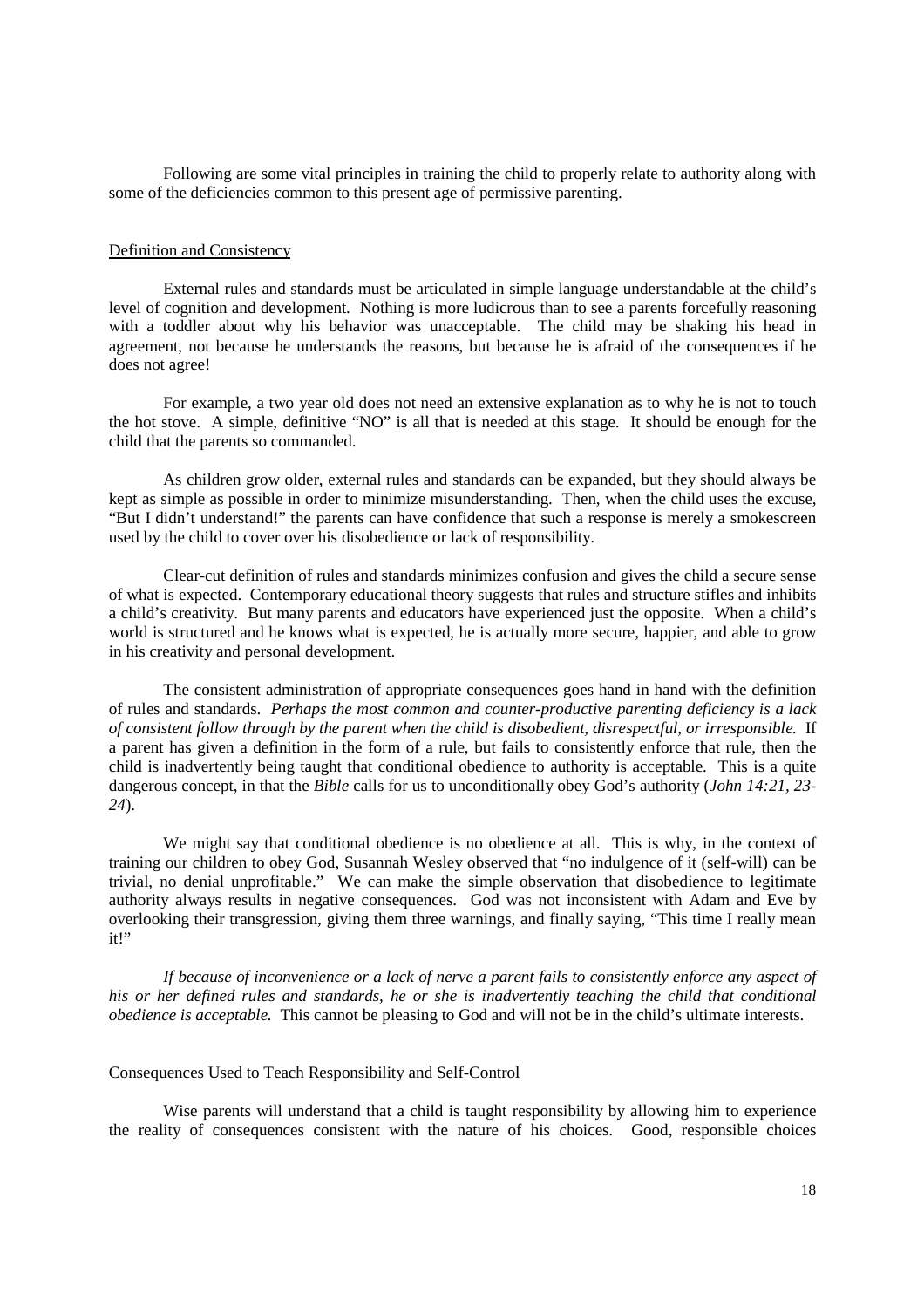(responses) made by the child in relation to parental authority are praised and the child enjoys the benefits of obedience. Thus, there is an important role for positive reinforcements. On the other hand, it is equally important for the child to consistently experience the negative consequences of his inappropriate, irresponsible choices.

For the two year old who disobeys his parents and touches the hot stove, the reality of consequence – burning his hand – is a painful but effective teacher of why he should obey his parents' word. He will not touch the stove again! This illustration reinforces an important point: *timely and adequate consequences are the best reality teachers to the child of the fact that he is responsible for his actions.*

Many consequences are the natural result of the child's disobedient or irresponsible choices. For example, touching the hot stove, pulling the dog's tail, or sticking his hand into the fan will generally give the immediate and adequate level of consequence that reinforce to the child the wisdom of exercising selfcontrol so as not to repeat such choices. But these are what we might call natural consequences.

The same principle should apply when the child willfully disobeys the external rules and standards established by the parents. When the parents' response is consistently decisive and the consequences adequate, the child will learn that his self-will and own way is not worth the unpleasantness resulting from his actions.

Consequences should be as appropriate to the "offense" as possible. For willful disobedience, spanking is a Biblical form of discipline that is especially effective for younger children. If administered in a firm but loving manner, spanking communicates through the child's first hand experience the fact that he is accountable to authority and that his disobedient actions will have unpleasant and unacceptable consequences. In a very real sense, spanking for disobedience is one of a parent's most loving acts, in that it is ingraining in the child the concept of someday having to answer to the ultimate authority – God – for his choices in life. It also helps create a healthy fear and respect for godly authority. It needs to be emphasized that *there is a very real sense in which the child, in the context of a loving relationship with his parents, should also have a healthy fear and respect for their authority.* 

Many today have bought into the mentality that spanking is a form of child abuse. Certainly, there are abusive parents who hit their children or discipline in anger. Such ill-treatment does not fit the Biblical model and is never acceptable behavior for the parent. But such abuse must not be confused with a Biblical form of corporeal punishment administered lovingly and constructively. For those parents who are uneasy about spanking their children or who downright disagree with this practice, they are encouraged to read a good book that presents the proper, Biblical model (a number of which are listed in the bibliography).

There are also many other forms of consequences that can be effective with children and teens. The general principle is to discover consequences that are linked with the nature of the offense. For example, a child who does not put away his toys as directed may lose his privilege to play with them for a day or two. A child who is "whiney" may be put to bed for thirty minutes or until he chooses to change his attitude. A teenager who does not properly complete his chores may lose his privilege to go out with his friends to the Saturday afternoon movie or be given additional chores. Good books have been written which contain more specific suggestions for parents (a number of these are also listed in the bibliography). What is important is that parents define the expectations for the child and then consistently and firmly administer appropriate consequences when the child disobeys or is irresponsible.

*If a child continually repeats the same offense, it is a sure indication, with rare exception, that the consequences are inadequate or being inconsistently administered.* For example, a parent who spanks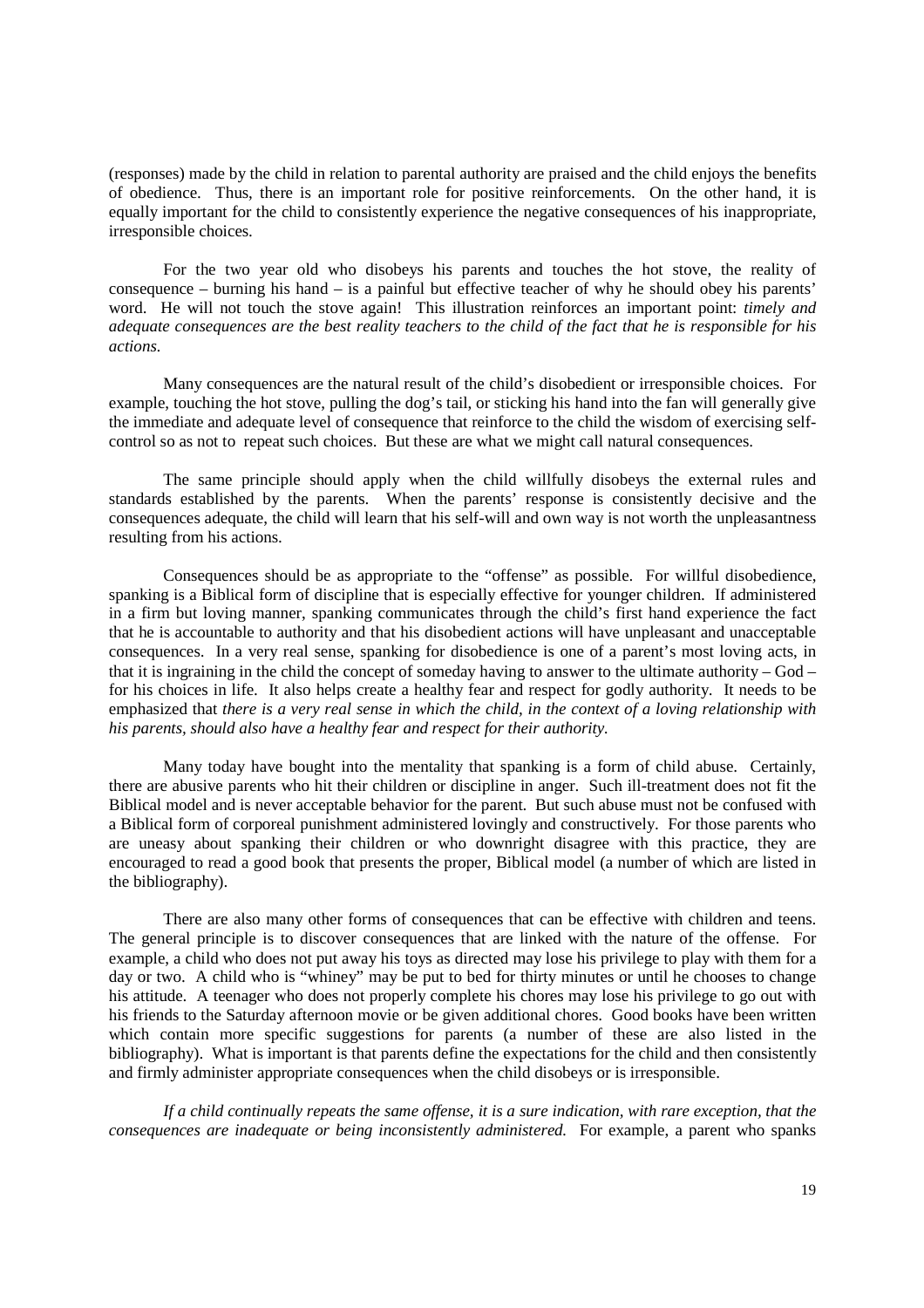may find that her child, especially if he is strong willed, will decide that the spanking is not unpleasant enough to extinguish or minimize the disobedient behavior or attitude. Self-will is deeply engrained (this cannot be overemphasized!), and the parent must have the courage to use whatever level of consequence (within reason) is necessary to be effective. If spanking, the amount and force may need to be increased until the child's willfulness is broken. The same is true in principle with any other form of discipline utilized by the parent. If the discipline is inadequate, the child may actually become more defiant as a result of feeling that the authority is not to be feared or respected. It is at this point that parents must not lose courage or feel that they are being abusive. *If Dad and Mom lose the battle of wills with the child, they will be in for a long and unpleasant family life.* As the Proverb states, "The rod and reproof give wisdom, but a child who gets his own way brings shame to his mother" (*Prov. 29:15*).

Much contemporary parenting theory would suggest that such an approach of inflicting unpleasant consequences is really quite cruel and harmful to the child's psychological development. But if the child is truly a moral being, then we could respond by saying that to not teach him the reality that he is a responsible being through the application of unpleasant consequences is really that which is ultimately unloving and abusive. Furthermore, the permissive parenting crowd has had its day, and the fruit of their methods is abundantly and sadly evident. What is most distressing is to see so many Christian parents buying into such a mentality. Indeed, if we really love the child, we will agree with Wesley's observation that "… whatever checks and mortifies (self-will), promotes their future happiness and piety." Thus, teaching the child to restrain his impulsive self-will in deference to godly authority is always the most loving position that can be taken by the parent.

Some would also argue that the application of negative consequences (punishment) is a form of coercion that is teaching the child that "might is right." Certainly, if parents are arbitrary and unreasonable, their yelling and threatening and punishing their children would fit this category of abusiveness. But such a model is not Biblical. Rather, the Biblical model is one of a loving, reasonable parent who disciplines, not in anger, but in a consistently firm manner that engenders love for the parents but, at the same time, a healthy fear of the consequences that follow disobedience and irresponsibility. This represents to the child the nature of our heavenly Father, who loves us so much that He gave His Son to die for us on the cross, yet whom we should fear if we go against His authority.

It cannot be overemphasized that such lessons are among the most important we can give our children. To not be successful at this level of parenting is to fail in one of the most fundamental aspects of what it means to be a godly parent.

#### Understanding Not a Prerequisite to Obedience

One of the common mistakes made by parents is the tendency to depend more upon reasoning with the child rather than emphasizing reality training. *A child must be quickly taught that his obedience is not contingent upon his understanding.* Rather, he must learn to trust that godly authority always has his best interests at heart, even when he does not understand the "why" behind the rule.

The parent who tries to reason with his child as the primary basis for teaching obedience and responsibility is starting at the wrong place. If satisfying the child's understanding is a prerequisite to his obedience, then the child is being allowed to place himself on the same level as the parent. Such a mentality flies in the face of the nature of true authority. Furthermore, reasoning can never replace the "reality training" of consequences in the child's experience as the primary teacher of obedience.

Nothing is more frustrating than to observe a parent trying to convince a child to obey by reasoning with him. Often times, the parent is actually speaking in reasonable terms that the child, at his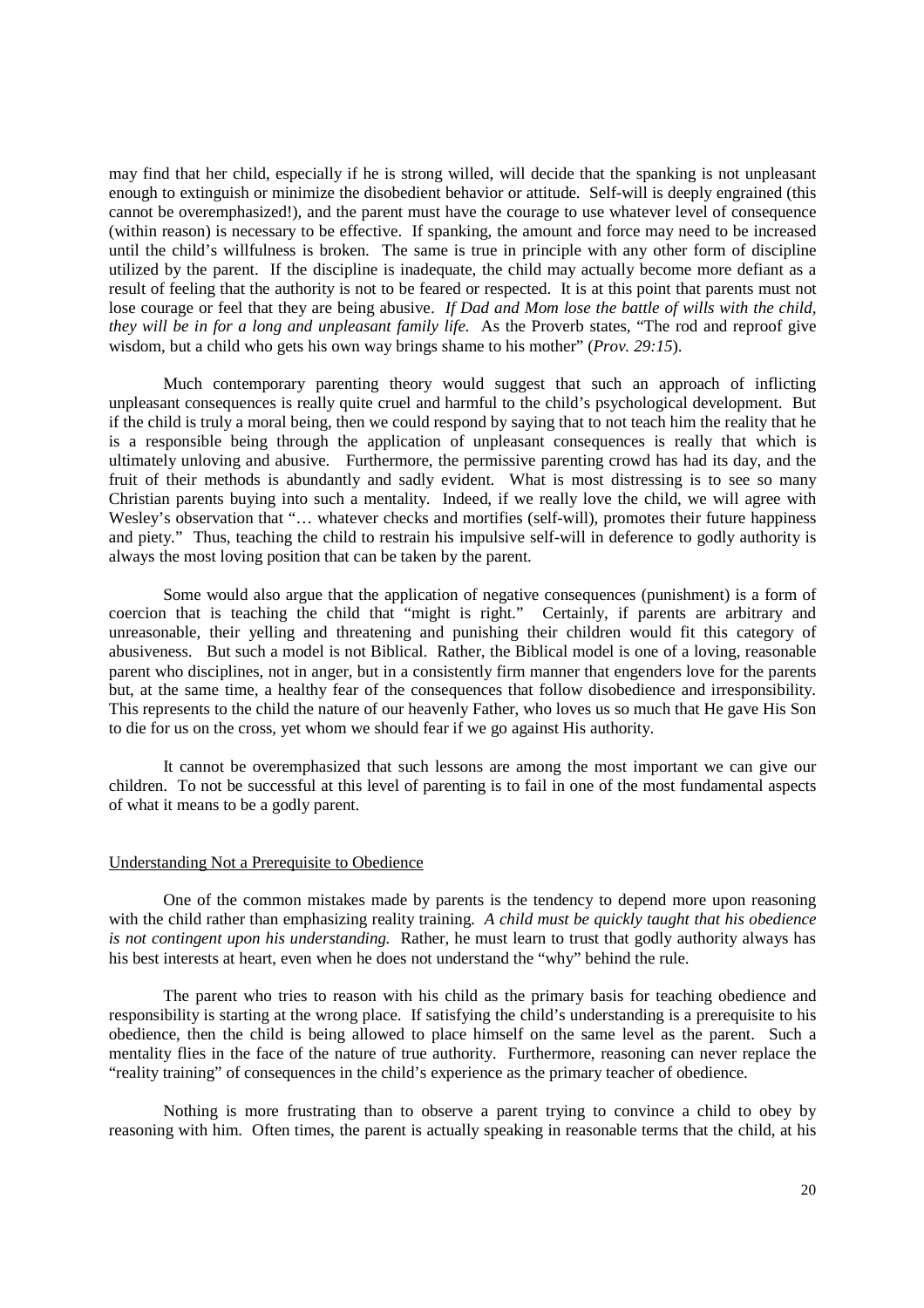level of development, is not even capable of understanding. Nevertheless, the parent finds himself actually negotiating for the child's obedience.

Adam and Eve did not understand the "why" behind God's command that they should not eat from the tree. The fact that it was God who gave the command was, in itself, adequate reason for them to obey. God did not deem it necessary to reason with Adam and Eve in order to bring them to a place of understanding the rationale behind His restrictive command. Frankly, they could not have understood what was at stake because of their innocence and limited experience.

The four year old whose parents direct him not to go into the street does not need to understand the rationale behind the command; he simply needs to obey it because his parents have so directed. Frankly, he cannot understand the rationale behind the restrictive command simply because of his developmental immaturity.

The nature of authority, if it is legitimate authority, is that it always has the best interests at heart of those for whom it is responsible. Those in positions of authority, such as parents, are usually in a better place to decide which rules and standards are in the best interests of those being led. Thus, one of the most important lessons for the child is to learn to obey, even when he does not understand the rationale behind the rule or standard.

The fundamental issue at stake is the tendency for the child to pit his will and judgment against that of the legitimate authority. If he does not understand the "why" for the rule, he naturally tends to want his own way. Thus, the parents must train the child to obey even when he does not understand. The illustration of Adam and Eve makes it abundantly clear why this is such an important principle. Frankly, it was the "reasoning" of the serpent questioning God's authority that got Adam and Eve into trouble in the first place.

As the child grows older and is more capable of understanding, it may be constructive for the parent to share the rationale for the rule or standard. Such understanding helps the more mature child appreciate the fact that godly authority is always acting in a loving manner, with his or her best interests at heart. But this child must already have been trained to obey without understanding. Sharing the rationale with him is only effective when he has already learned unconditional obedience.

#### Argument versus Appeal

When the child argues with the parents concerning a rule or standard, it is an indication of an insubordinate attitude. *Argument is the child seeking to elevate his own will and reason to the same level as that of the parents.* And when the parent engages in argument, he has already lost the battle, so to speak, by stepping down from her position of authority and placing herself at the same level as the child. This is a fundamental mistake on the part of the authority figure, regardless of the context.

An argumentative spirit must be treated the same as disobedience and disrespect, no matter the child's age. Parents who do not allow this kind of attitude in the younger child will reap the benefits as the child reaches his teenage years. On the other hand, the child who gets away with such an attitude in his younger years becomes the difficult and unpleasant teenager so common in contemporary culture.

If the child begins to argue, the parent should initiate immediate and decisive consequences, treating argument the same as outright disobedience. Again, referring to Wesley's statement, whatever checks self-will in the child is promoting his ultimate happiness in relation to the ultimate authority of God.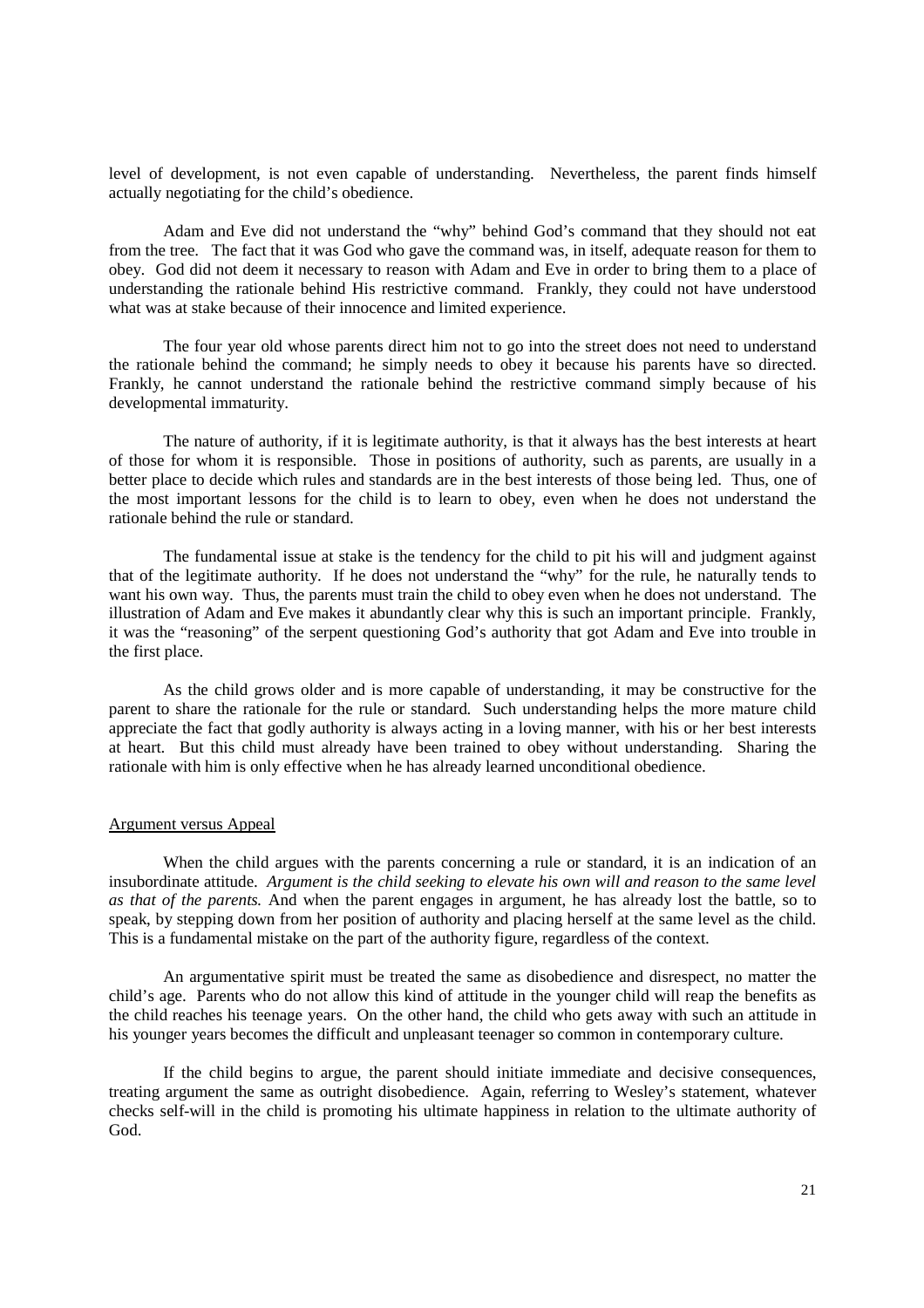There is another facet related to this issue that should be noted. After the young child has been taught to obey unconditionally, without argument, it is constructive to teach him to learn how to respectfully appeal to authority when he feels there is an injustice or wrong. All earthly authority is imperfect, including parents. As the child grows older and more mature, he should be taught to approach authority to present his question or concern in a respectful manner. Reasonable authority, including the parents, will listen carefully to concerns expressed in such an attitude and will reconsider rules and/or decisions if there is good reason for so doing. This is an important skill to be learned by young people in that it will serve them well in their relationship to all forms of authority with which they will relate throughout their lives. There is all the difference between appealing to authority in a meek, respectful manner on limited occasions, on the one hand, and displaying an argumentative, combative attitude, on the other.

#### Sitting on the Outside While Standing on the Inside

One of the common attitudes in children is giving outward obedience while displaying an inner attitude of defiance. The common cliché for this is the child who is commanded by his parents to be seated but who, as displayed by his attitude, remains standing on the inside!

Parents must deal with obvious attitudes of defiance in the same manner as outward disobedience. Many parents who lack confidence in the exercise of parental authority fail to exert the level of decisive leadership with their children so necessary to effective parenting. They may feel that simply achieving outward obedience with their child is a major accomplishment. *However, outward obedience done with an attitude of inner defiance is no obedience at all.* In fact, it is a dangerous state of affairs because it actually reinforces in the child a hypocritical relationship with authority.

While a parent cannot always see into the heart of the child, inner attitudes of defiance are often obvious, especially with younger children, through the rolling of the eyes, sighing, failing to make eye contact, mumbling, and similar "body language" indicators. Another evidence of an inappropriate attitude comes in the form of partial obedience in response to the parent. For example, a child told to stack the books on the table may stack all of the books except one, or may do so in a deliberately sloppy manner, or pitch them onto the table in a manner that clearly displays his displeasure. The wise parent will ensure that such inner attitudes are treated as decisively with appropriate consequences as outward disobedience.

In writing about the last days, Paul describes a world culture characterized by disrespect and ungratefulness. We certainly see such attitudes as being very much a part of our own culture. Christian parents must understand that such attitudes must not be tolerated in their children. To allow them to fall into this spirit of the world is unloving and certainly not in the best interests of their temporal *and* eternal well-being.

#### The Misapplication of Grace and Mercy

A common mistake among Christian parents is rooted in the erroneous understanding of grace and mercy in relation to a child's irresponsibility and disobedience. There is a shallow and misinformed mindset within Christianity that the grace and mercy of God eliminate human accountability to the demands of God's Law. Grace must be understood as God's fulfilling His holy standard required by the Law through the life and death of Jesus Christ. What we could not attain through our works, He Himself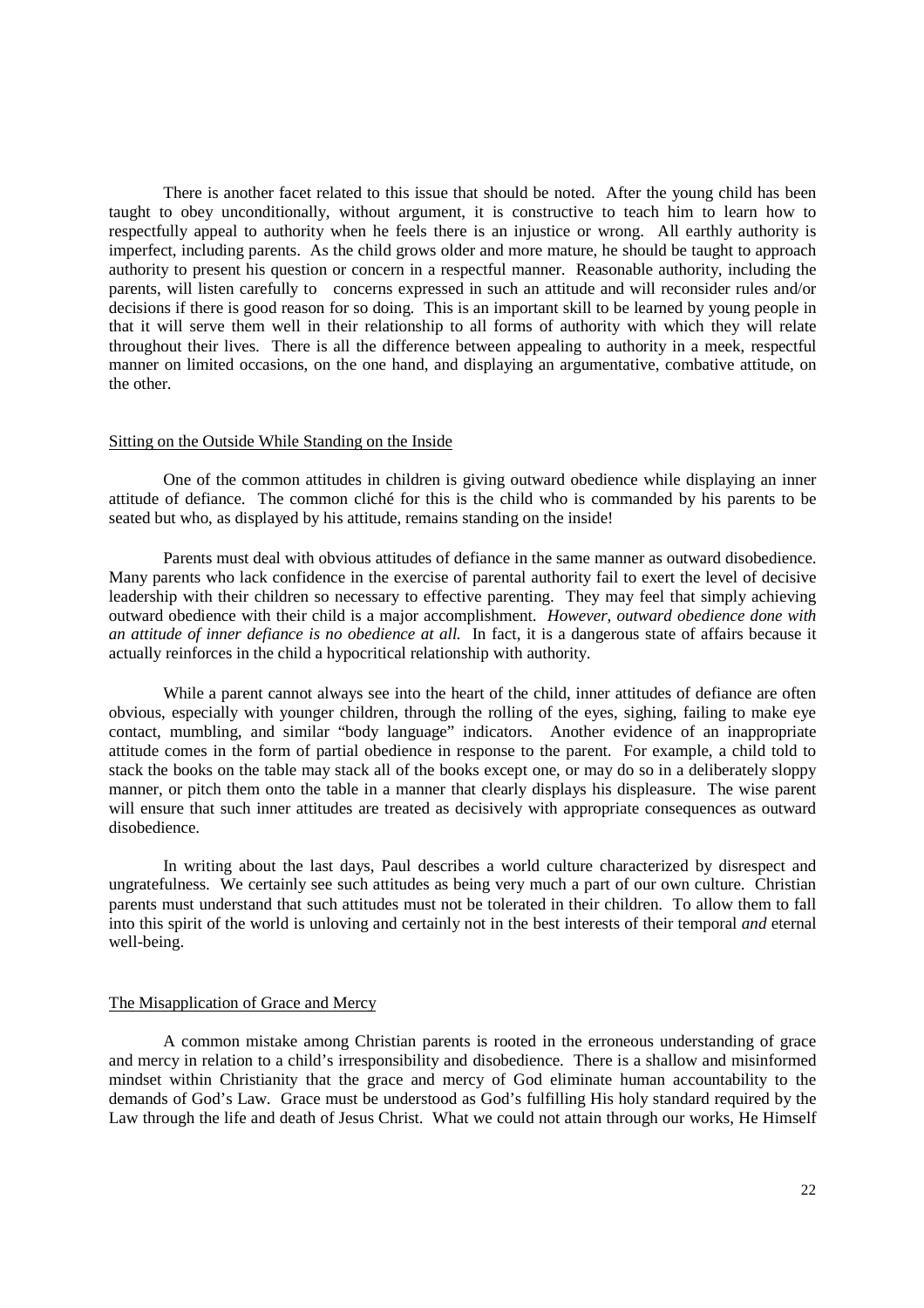has accomplished on our behalf. Furthermore, as a result of His grace toward us, we are recipients of His mercy. *But the grace and mercy of God do not eliminate human responsibility and accountability or our need for obedience.* As the apostle Paul wrote to Titus, God's saving grace instructs us "to deny ungodliness and worldly desires and to live sensibly, righteously and godly in the present age" (*Titus 2:12).* The death of Jesus Christ bridges the gap between man and God, but His sacrifice leads us to a deeper appreciation for our need to give Him our utter obedience and to be responsible (in response) to the great price He has paid for our redemption.

Unfortunately, many parents misapply the concept of grace and mercy by constantly excusing their children from the consequences of their disobedience and irresponsibility. *But constantly bailing our children out is not to be merciful, but quite the opposite – it is bordering upon abuse*. Giving them repeated warnings and second chances is to give them an unreal and perhaps fatal concept of their responsibility and accountability before God. Once again we refer to Susannah Wesley's quote: "As selfwill is the root of all sin and misery, so whatever cherishes this in children insures their after wretchedness and faithlessness." It is only when the child has been consistently taught that he is accountable for his actions and responsible before God that he will be able to truly appreciate the great cost to God for His grace and mercy as extended to mankind.

Furthermore, we must understand that there is somewhat of a distinction between grace and being gracious. There are certainly times when, in the parents' judgment, the child needs to be excused from the consequences of his actions based on what the parent may determine to be extenuating circumstances. At such times, it is constructive for the child to see the gracious and merciful attitude of authority in taking into consideration special circumstances. *But when excusing the child from his responsibility is more the rule than the exception, then the parents' actions are not at all based on grace and mercy, but are a gross distortion of these precious Christian doctrines.* As stated previously, the consistent application of consequences intended to teach the child to be responsible is always in his best interests and is that course of action which will bring him to a true appreciation for the genuine grace and mercy of God.

#### External Rules and Standards Administered with Love and Kindness

\_\_\_\_\_\_\_\_\_\_\_\_\_\_\_\_\_\_\_\_\_\_\_\_

It should go without saying that parents should always relate to their children with loving kindness, gentleness and tenderness. In particular, fathers are commanded by Paul to not "provoke your children to anger; but bring them up in the discipline and instruction of the Lord" (*Eph. 6:4*). Effective authority does not require angry yelling or threatening.

A godly parent will understand that he will gain the child's respect and obedience by acting decisively the first time the child disobeys or is irresponsible<sup>2</sup> He can administer the consequences in a quiet, humble, yet firm manner, without anger and without raising his voice. By doing so, he can help the child understand that the responsibility for the consequences is a result of the child's disobedience and/or irresponsible behavior. He can even empathize with the child over having to suffer the consequences. It is in this context that the child will gain much respect for the parent as a decisive authority figure who means what he says, but also one who is compassionate and truly cares for the child's welfare. Thus, the

 ${}^{2}$ It is important to distinguish what we might call childish irresponsibility – or immaturity – from the irresponsibility associated more with the child's carelessness or negligence. A child should never be disciplined for his immaturity – that which is beyond his level of proficiency or developmental ability. To discipline a child for that for which he cannot be held fully responsible because of his immaturity is, indeed, quite harmful to the child's healthy development. The parent must discern and distinguish between that which is irresponsible and deserving of discipline, on the one hand, and that which is primarily a function of the child's immaturity, on the other hand.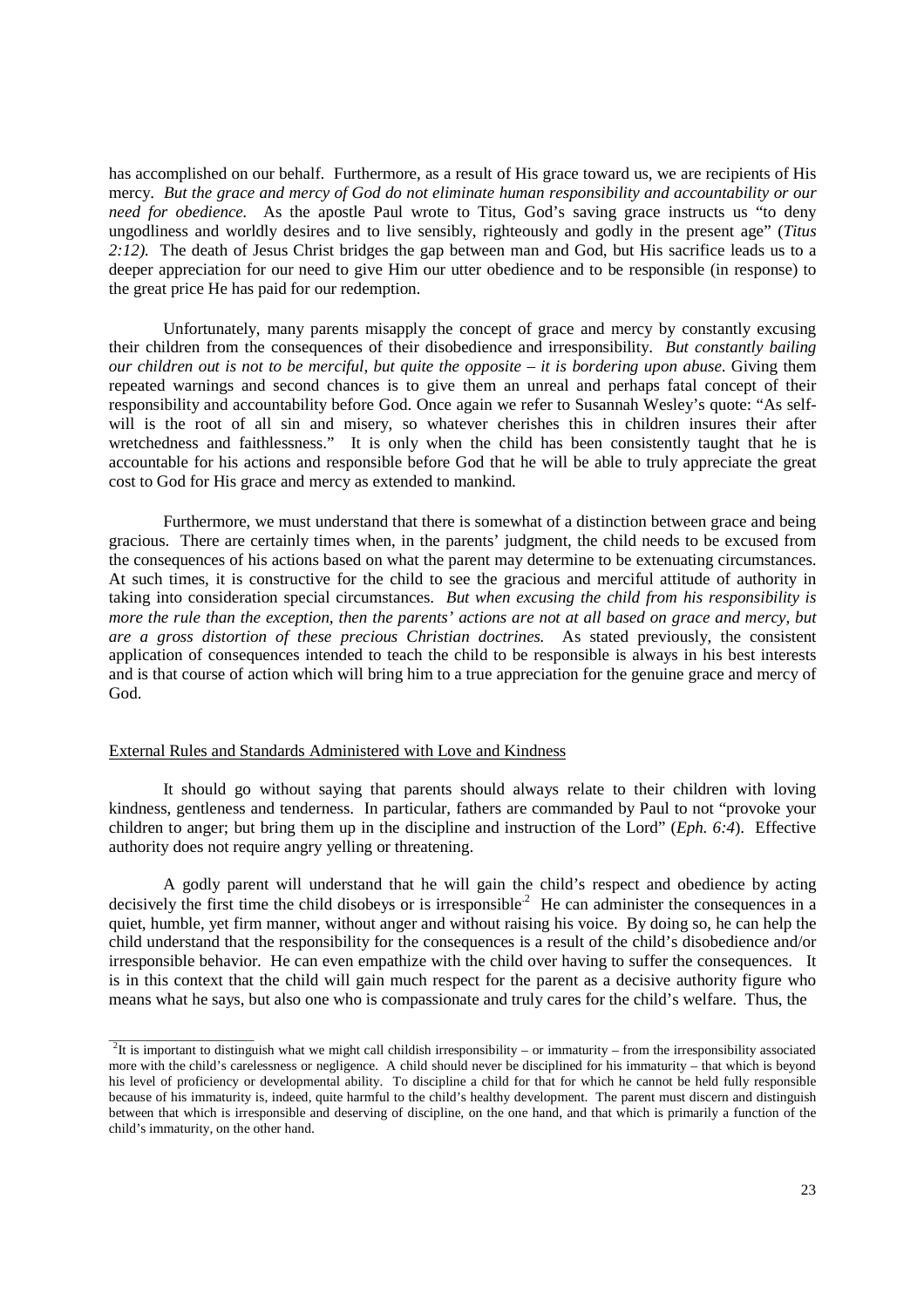wise parent strives to be loving and affirming, even in his quiet administration of the consequences, and one who does not find it necessary to raise his voice of discipline out of anger.

*When parents find themselves growing frustrated and reacting toward the child by raising their voice, it is an indication, with rare exception, that the parent has not been consistently administering adequate consequences all along for the behavior or attitude in question.* The answer to this problem will not be for the parent to lose control of his own emotions or to threaten or yell at the child. This certainly is not the way God relates to us. Furthermore, the child will be provoked and react against the parent when he is berated. Indeed, "the anger of man does not achieve the righteousness of God" (*James 1:20*). Thus, the wise parent does not rely upon threats, anger or raising his voice to command the child's obedience. Such an approach engenders a lack of respect in the child for dad or mom. Sadly, many parents have inadvertently trained their children that they are serious about the child's obedience only when the parent raises his voice or gives a third warning ("I really mean it this time!").

The wise parent lets the consequences provide the needed discipline and maintains a gentle and loving spirit with the child. If the parent is consistent and ensures an adequate level of consequence that will minimize or eliminate the disobedience or irresponsibility, then he will save himself much frustration and potential anger, and will fulfill Paul's exhortation to not "provoke your children to anger."

It is important that parents understand that discipline is equated with parental love. The writer of *Hebrews* observes, "… those whom the Lord loves, He disciplines" (*Hebrews 12:6*). Certainly, the administration of discipline is no fun. The writer goes on to observe, "All discipline for the moment seems not to be joyful, but sorrowful…", but then concludes: "... yet to those who have been trained by it, afterwards it yields the peaceful fruit of righteousness" (*Hebrews 12:11*). Thus, the wise parent understands that the best interests of his child are represented with firm, consistent and loving discipline. Through such training, the child is prepared to accept responsibility for his choices and actions and to enter into the adult world as a mature individual able to successfully relate to his fellow man and the authority structures he will encounter at all levels of society. Furthermore, and most importantly, he will be prepared to serve the purposes of God by making proper responses to the ultimate authority of God over his life.

#### Summary Thoughts

The above certainly do not represent all that could be presented concerning training children, but they do cover some of the more relevant issues faced by Christian parents in contemporary society. If applied in a consistent manner, God will work through the parents' obedience to these Biblical principles for parenting and bring forth good fruit in their children.

Suffice it to say, the bottom line for effective parenting is the diligent intercession of the parents on behalf of their children. All of the above parenting principles will have little effect without God's blessing and anointing, and the wise parent is the one who casts himself upon the Lord in utter dependence through much prayer and intercession. Indeed, as one wise man has stated, "Good parenting does not produce Christians; only the Holy Spirit can convict and convert the heart!"

Before concluding this study, let us consider one final aspect of utilizing external rules and standards in the training of our young people.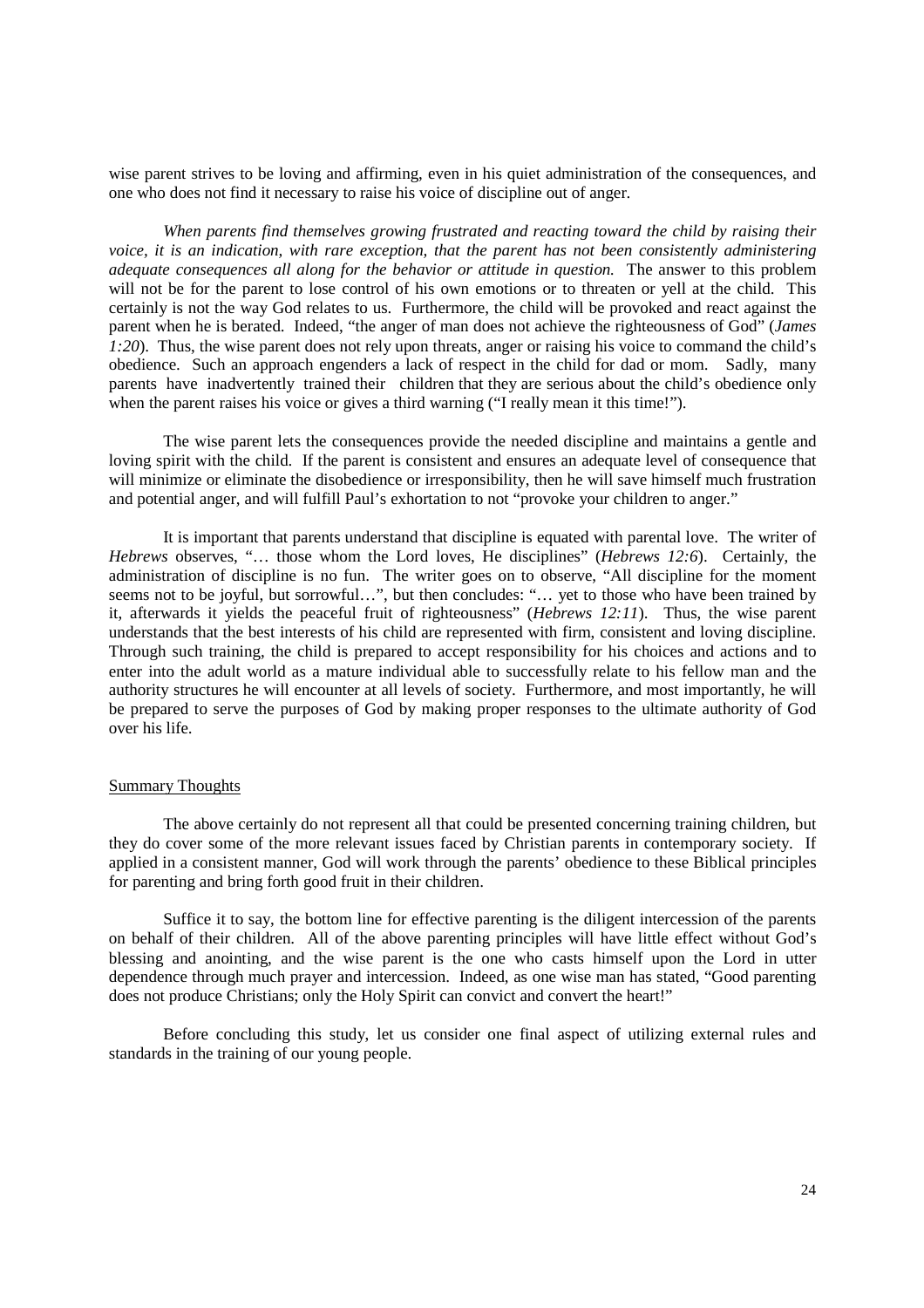## **SECTION VI**

### **LEARNING TO DEFER TO AUTHORITY OUTSIDE OF THE HOME**

*. . . our individual preferences must sometimes be deferred for the sake of submitting to God-ordained authority and out of love for the larger community.* 

*Deference of personal preferences for the corporate good is a vital lesson to be learned by our young people, and the structure of reasonable standards, whether in the school, a youth organization, a sports program, or other corporate settings, is an important "tutor" to teach our children this most important lesson.*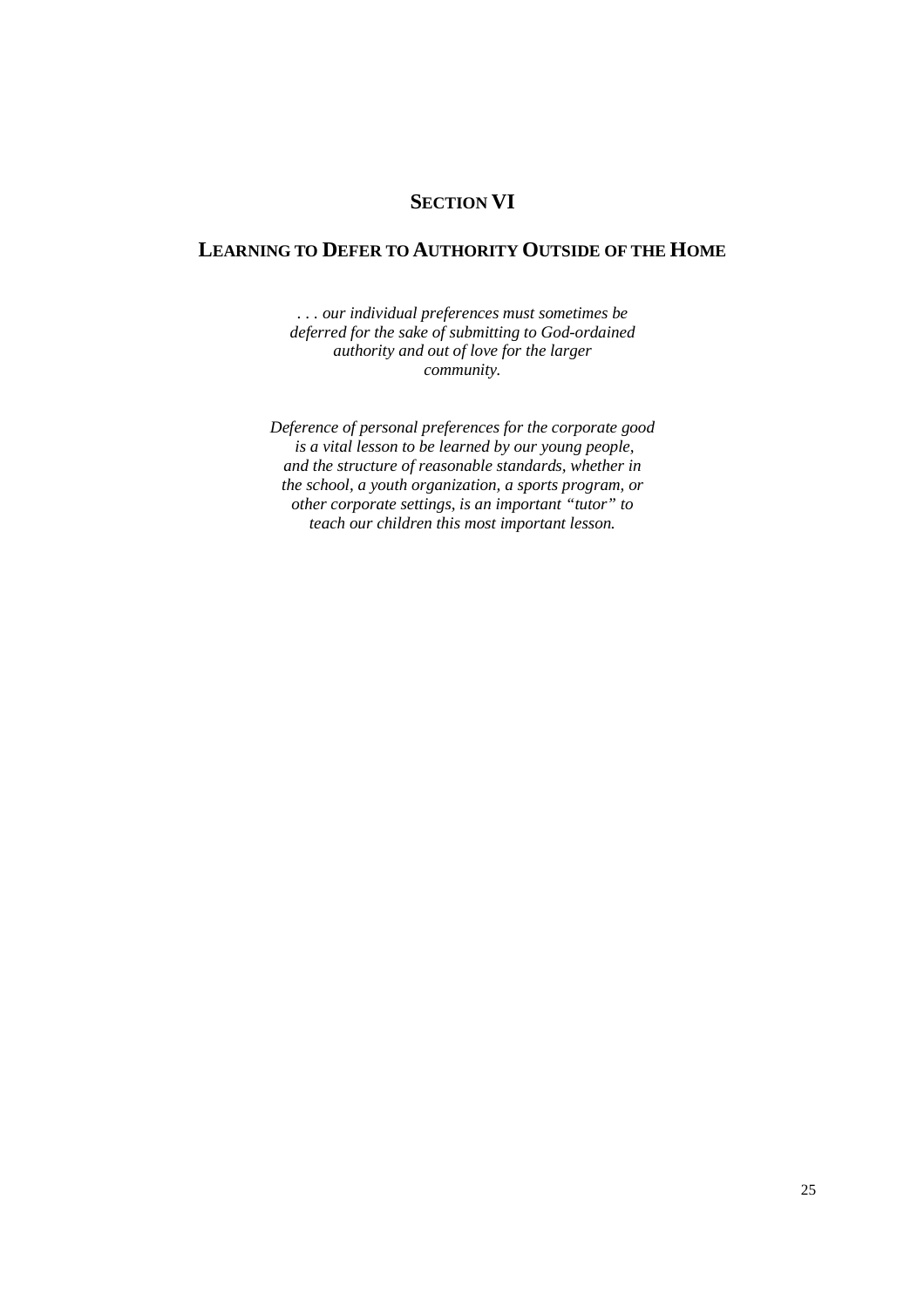The fundamental issue we have discussed in this study revolves around the notion of teaching the child to defer to the authority of God and to be responsible for his actions and attitudes. The parents and the external rules and standards they establish are the primary representation of God's authority to the child, and it is through them that he learns the lessons of obedience and self-control in deference to a higher authority.

It is important to understand that God brings other institutions along side the parents to assist in this all-important training dynamic. One of the most common is the school, but we could also include church groups, community youth organizations, sports programs, service organizations, and similar entities. Each group represents authority in one form or another, and the child's involvement in these types of organizations represents further opportunities to learn through the school of practical experience how to properly relate to authority.

What becomes a very special dynamic is that these other organizations will represent a diversity of external rules and standards different from what the child is used to in the home. This can be a healthy experience as he learns to relate to authority in different forms in this larger entity known as "society."

How, then, should the child respond to authority with external rules and standards that are different from what he is used to in his own family? Furthermore, how can parents use these experiences to further teach the child the proper attitude and relationship to authority? While we could use any number of examples to illustrate this point, let us consider the school, since it is perhaps the most common entity outside of the family in which the child is involved and represents such a large part of most children's lives.

When the child enters school, he will find many rules and standards that are the same or similar in principle as in his home. For example, the parents and school would both agree on fundamental moral standards such as honesty, the need to treat teachers and fellow students with respect, or the importance of being responsible with school assignments. There is no tension at this point, because both parents and school are on the same page.

On the other hand, there will be issues where there are a diversity of standards and opinions among Christian parents. One of the best illustrations of this pertains to the matter of modesty and dress. Should students be expected to "dress up," or is more casual dress appropriate for school? For a girl, is a dress that is one inch above the knee acceptable modesty, or must the dress be below the knee? Should boys be allowed to wear long hair that comes down over the collar, or should their hair be cut shorter? When we consider this type of issue, we quickly come to understand that there may be many opinions about what is best among equally conscientious and responsible Christian parents. Who is to say what which position is "best?"

If we were all private individuals relating directly to God, it would be enough merely to maintain a clear conscience individually before Him concerning how we feel about our example of dress and modesty. But we do not live in such a private world; we also are social creatures who must live in relationship with one another, and so we must deal head-on with this issue of our differing standards with such issues. It is in such a place that the child has opportunity to learn further lessons about his need to defer to a higher authority, and also to learn to prefer others above self (*Philippians 2:1-7*).

How, then, do we solve this problem of determining what the rules and standards for our children should be outside of our immediate family? The answer lies in the concept of "reasonable authority." Authority that understands its proper God-given function is both loving (it has the best interests at heart of those whom it serves) and reasonable (sensible, moderate, tolerable, not excessive, given to that which is according to sound reason). Such authority must, in corporate settings such as the school, establish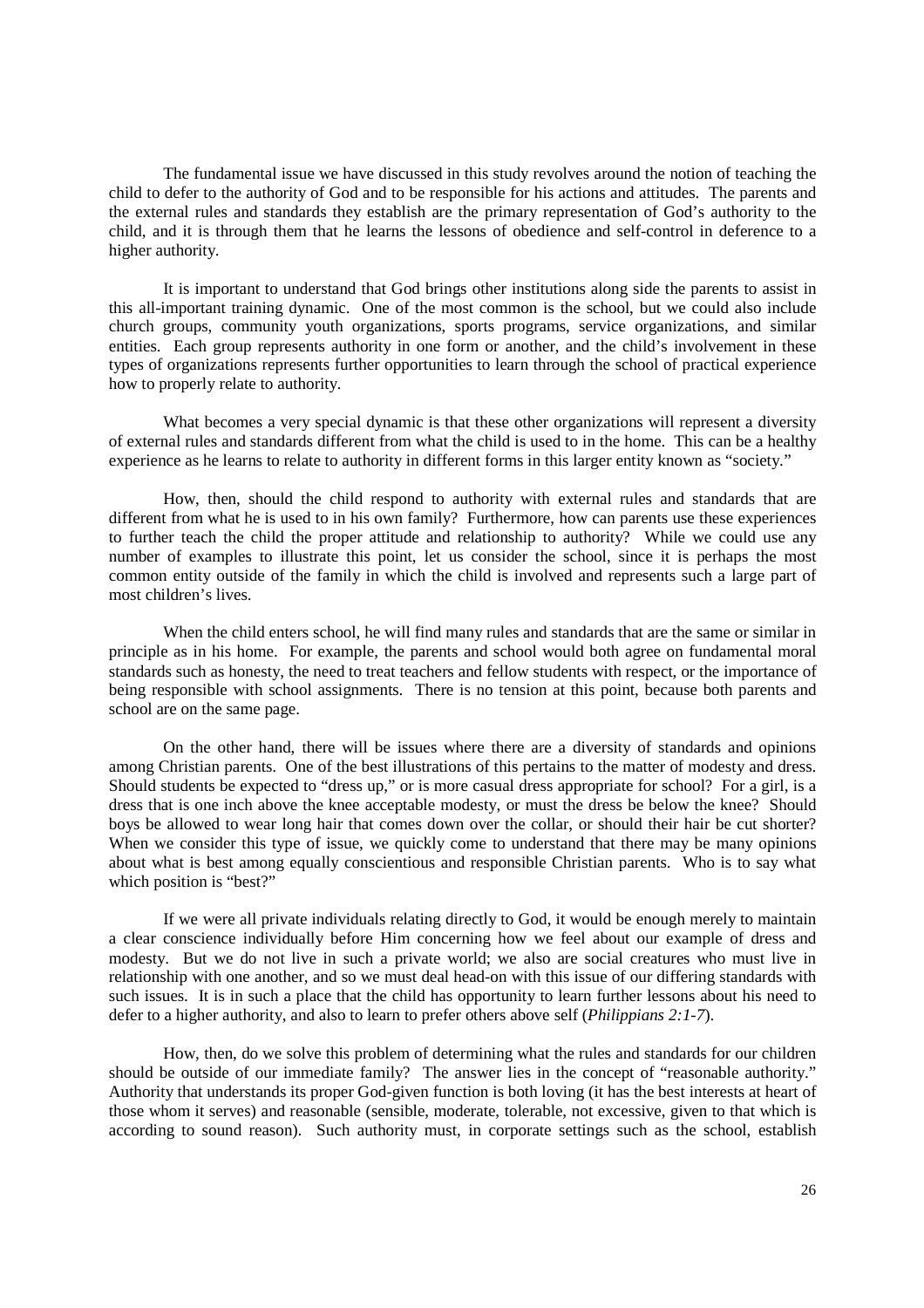reasonable rules and standards for the children. Where standards are not clearly stated in the *Bible*, it must seek to avoid establishing unnecessary or arbitrary standards. Where it feels standards are necessary, such as our example of modesty and dress, it must seek to establish rules which are reasonable and carefully thought out.

Not everyone affected by this authority will agree with or prefer all the rules and standards which may be established. But if the authority is reasonable and loving, it is necessary for individuals to be willing to defer their personal preferences in these non-essential issues. Or we could say it like this: if God instructs us to show proper respect and submission to authority, even when it is unreasonable (*1 Peter 2:13-3:14*), how much more should we teach our children to submit to reasonable authority even when they (and perhaps the parents, as well) do not fully agree with the rule or standard? *This is yet another vital lesson to be learned by our young people: our individual preferences must sometimes be deferred for the sake of submitting to God-ordained authority and out of love for the larger community.* This does not preclude the opportunity for individuals to appeal to reasonable authority to consider changes in rules or standards. On the other hand, the cry from students and parents alike, "You cannot impose your standards on me!" may be more an indication of the rebellious spirit of this age rather than a legitimate expression of concern. *Deference of personal preferences for the corporate good is a vital*  lesson to be learned by our young people, and the structure of reasonable standards, whether in the *school, a youth organization, a sports program, or other corporate settings, is an important "tutor" to teach our children this most important lesson.* Wise parents will recognize such opportunities and make the most of them to reinforce these lessons to their children.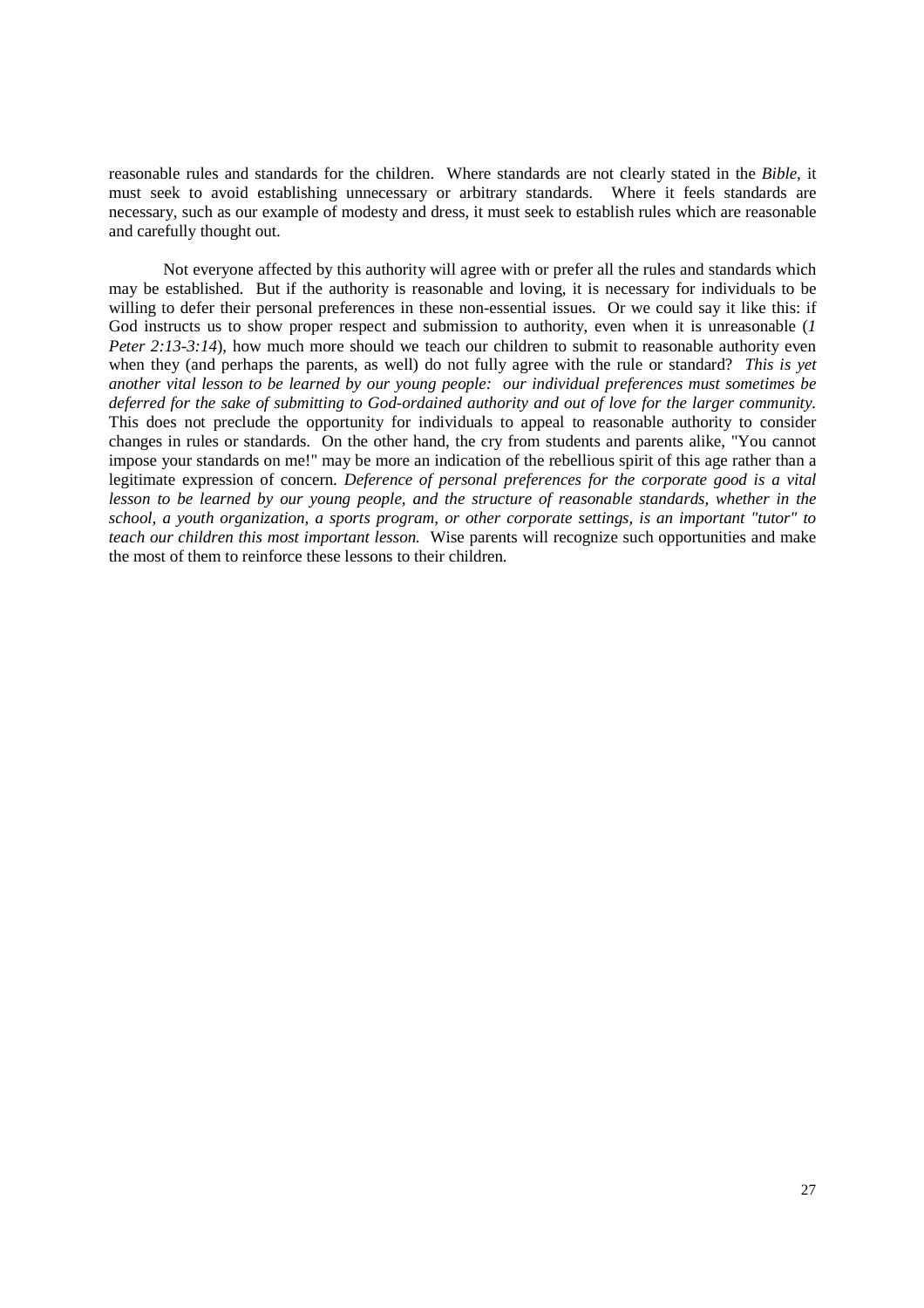#### **CONCLUSION**

There can be no more important lesson passed along by parents to their children than how to properly relate to God's authority, and parents must recognize that they are the primary representatives and teachers who communicate that authority to their children. While the parents' example in their actions and attitudes will make the greatest impact, their wise and judicial use of external rules and standards is the practical tool that will be the child's tutor in bringing him to a proper understanding of his need to submit to God and all forms of temporal authority derived from God. Not only is the child's temporal well being at stake, but his eternal well being, as well. Therefore, the wise parent will make this issue one of his highest priorities. This will take special courage because we live in an age of lawlessness and rebellion against authority; nevertheless, it is this attitude of submission to God's authority that is one of the distinctives of genuine Christianity and that stands out in a world where mankind has turned his back on God.

May God grant His grace and enabling power to those parents who purpose to diligently train their children in this all-important principle of submission to God's authority.

.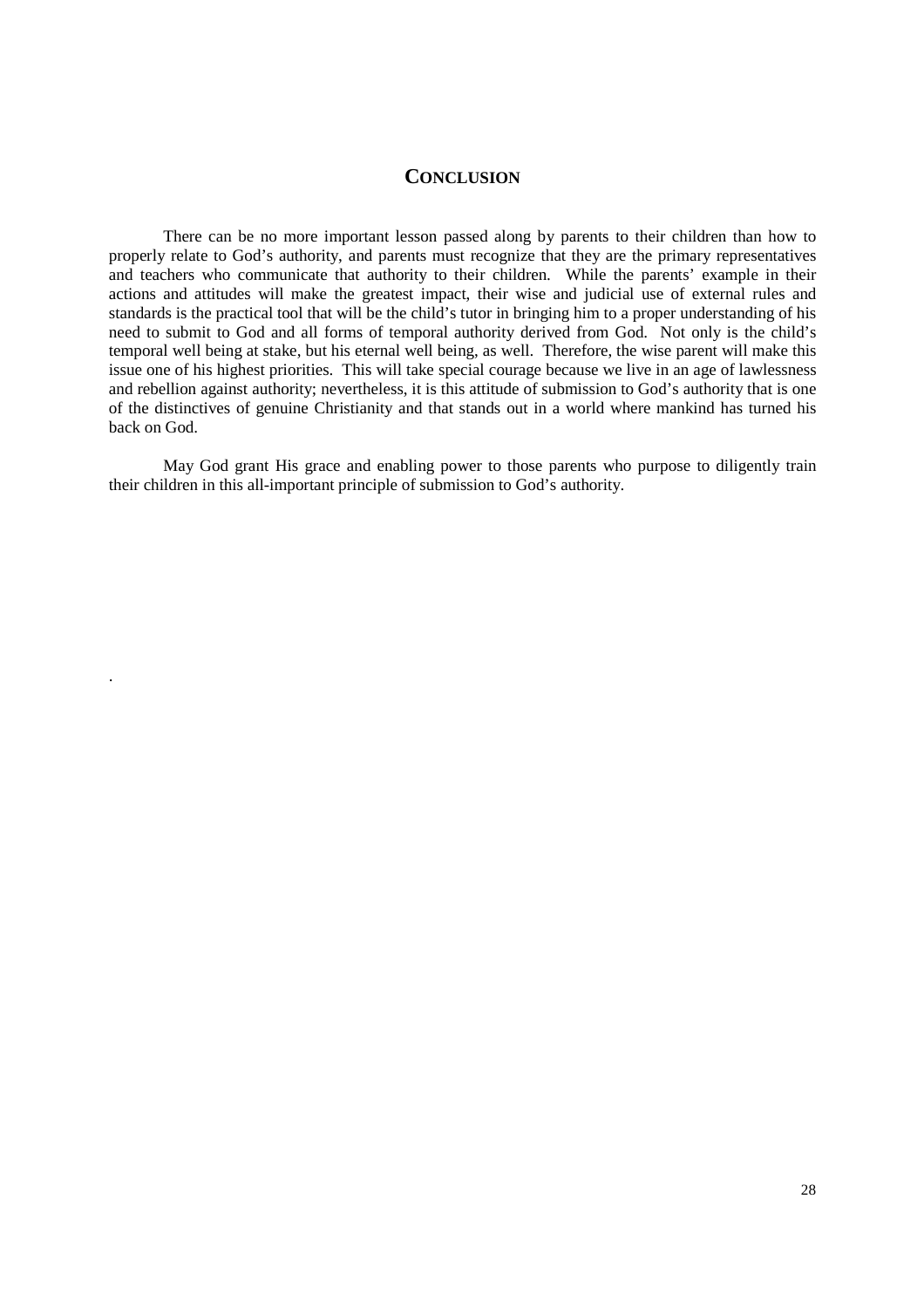## **QUESTIONS FOR REFLECTION AND DISCUSSION**

#### **SECTION I**

- 1. Reflect on the author's conclusion on page eight- "authority as it is expressed in God and our relation to it is the ultimate of all human issues." Now look up the following references: *Isaiah* 40:21-26, *Matthew* 28:18-20 and *Romans* 14:11-12. Is the author's statement biblical? Explain your answer.
- 2. How do the terms "moral" and "responsible" go hand in hand as defined in Section I? How is this reality reflected in the *Genesis 3* account of the fall of man? What other biblical examples can you think of to illustrate this?
- 3. If God arbitrarily overruled and wiped out the consequences of man's sin, would we still have moral freedom? Discuss how this principle would apply to parenting.

#### **SECTION II**

- 1. Read *Galatians 3 and 4*. In these verses, how does Paul draw a relationship between the Law and our realization of our need for Christ?
- 2. How do children see God's authority through external rules? What principles should parents teach their children to help them learn the proper response to discipline?

#### **SECTION III**

- 1. What is legalism? According to this section, what is the difference between legalism and legitimate rules? Why do we as Christians need external authority structures to govern behavior?
- 2. How is the cry of "legalism" among contemporary Christians sometimes a smokescreen for their resistance to authority?

#### **SECTION IV**

- 1. Explain how unqualified submission and obedience to God's authority are always in the individual's best interest. According to Susannah Wesley, what is always the "grand impediment to our temporal and eternal happiness?" Why?
- 2. How can a parent's failure to check and restrain even "trivial" self-will in a child be potentially damaging? Keeping in mind that even the least failure to hold a child accountable for his actions can be damaging, then what is a parent's level of responsibility?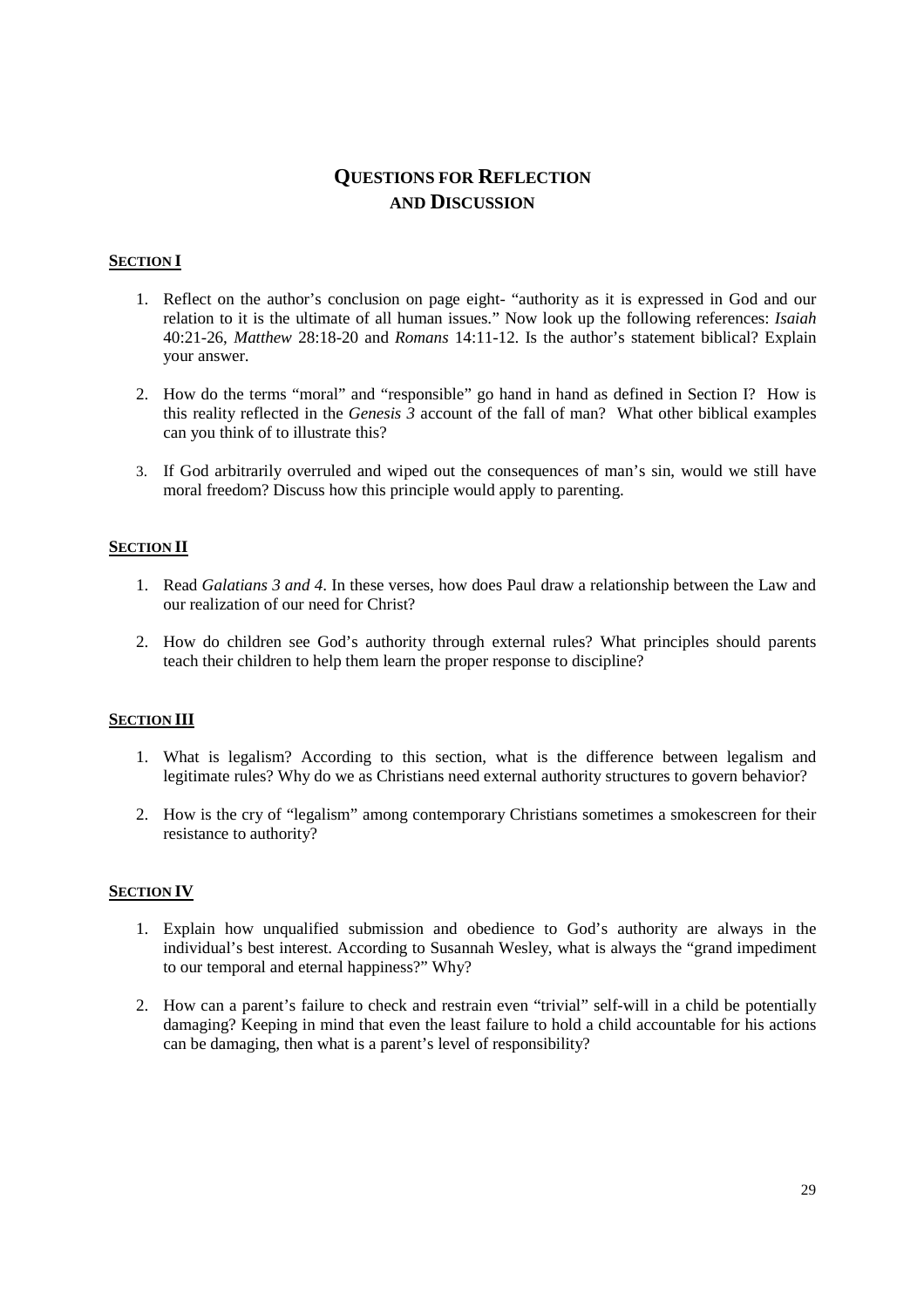#### **SECTION V**

- 1. What lesson do we teach the child when we are inconsistent in requiring obedience and responsibility?
- 2. In our culture, it is often thought that negative consequences for undesirable behavior are cruel and even harmful to the child. If man is *moral* and *responsible* then what is in reality the most loving course for parents to take in response to disobedient and irresponsible behavior?
- 3. Could fearing the parent ever be healthy for a child? When?
- 4. In light of *Genesis 3*, does a child always need to know why he should obey? As a child grows older, how does reason fit into the picture?
- 5. What is the difference between argument and appeal? What should be the parent's response to each?
- 6. Now that you have completed this section, explain the confusion between grace and permissiveness. How is permissiveness harmful to the child?
- 7. List some of the ways parents provoke their children. How can the loving and consistent use of consequences for disobedience and irresponsibility prevent provocation of the child?

#### **SECTION VI**

- 1. Read *1 Peter 2:18-3:6; Romans 13:1-7; Ephesians 5:21; and Titus 3:1.* In this context how is submitting to authority outside the home, even when representing differing standards, a valuable principle to teach our children?
- 2. Can resistance and criticism to such authority by the parents be harmful for the child? How and why?
- 3. What is the biblically correct way for both parents and their children to deal with concerns with authority? What fruit can come out of dealing with correctly dealing with concerns?
- 4. Sum up the most important points of biblical discipline. What is it? Why, how, and when do we do it? Who are we reflecting when we administer it properly?